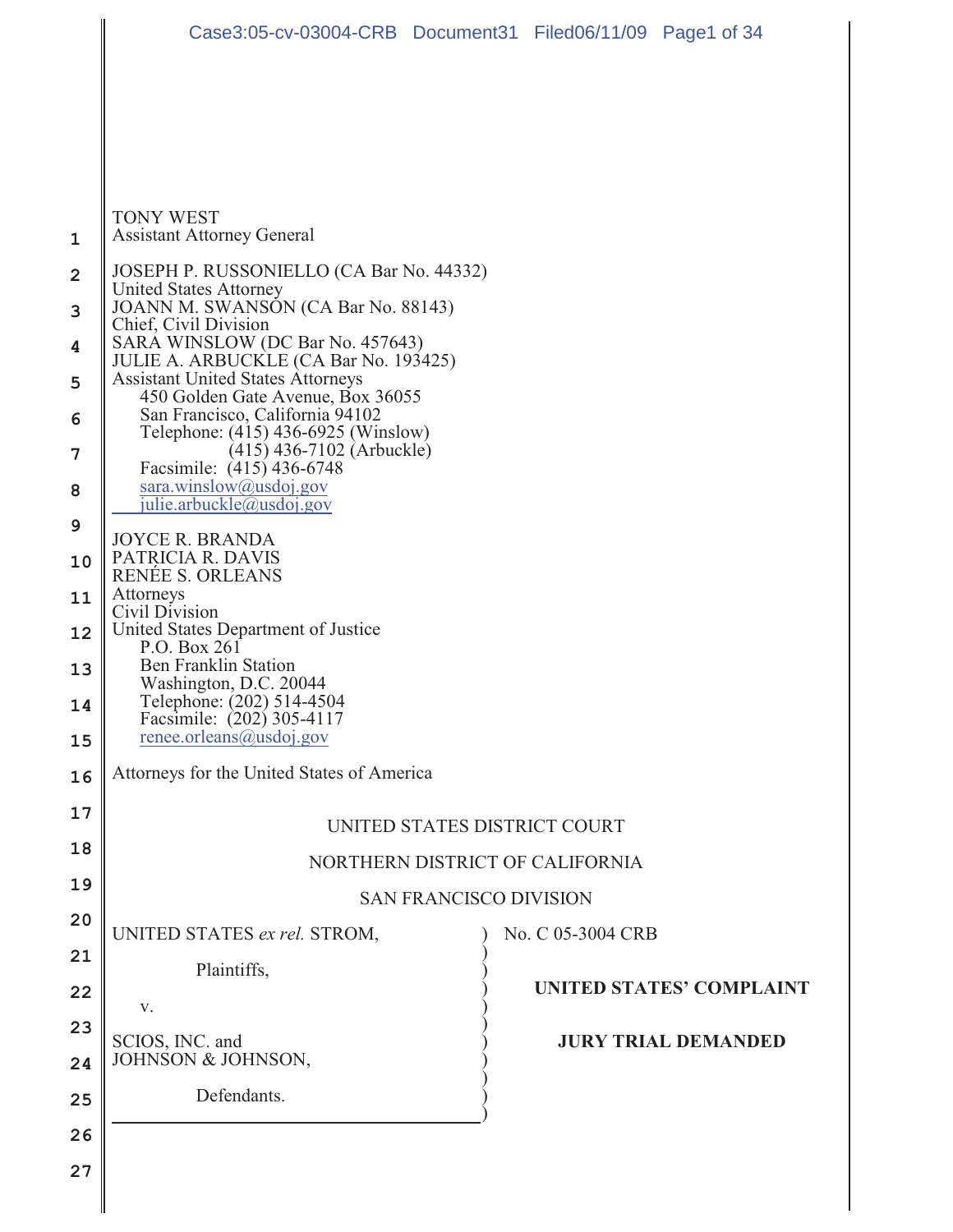1. The United States brings this action to recover losses from false claims submitted to federal health care programs as a result of the sustained fraudulent course of conduct of Defendants, Scios, Inc. ("Scios") and Johnson & Johnson ("J&J"). Scios and J&J illegally marketed and promoted the cardiac drug Natrecor for serial, scheduled outpatient infusions — a use not approved by the Food and Drug Administration ("FDA") and not covered by the federal health care programs — causing false claims to be submitted.

# **I. NATURE OF ACTION**

**1**

**2**

**3**

**4**

**5**

**6**

**7**

**8**

**9**

**10**

**11**

**12**

**13**

**14**

**15**

**16**

**17**

**18**

**19**

**20**

**21**

**22**

**23**

**24**

**25**

**26**

2. The United States brings this action to recover treble damages and civil penalties under the False Claims Act ("FCA"), as amended, 31 U.S.C. §§ 3729-33 (2008), and to recover damages and other monetary relief under the common law or equitable theory of unjust enrichment.

3. The United States bases its claims on Defendants causing the submission of false or fraudulent claims to federal health care programs in violation of 31 U.S.C.  $\S 3729(a)(1)$ (2008).

4. Within the time frames detailed below, Scios and J&J engaged in a fraudulent scheme to market and promote Natrecor for serial, scheduled outpatient infusions — a use not approved by the FDA. Such an unapproved use is also known as an "off-label" use because it is not included in the drug's FDA-approved product label. Scios's marketing strategy for Natrecor included generating an outpatient market for the drug by marketing it for serial, scheduled infusions. Scios's extensive outpatient marketing campaign was clearly directed at an off-label use of Natrecor.

5. Generally, no payments may be made under Medicare for expenses incurred for items and services, including drugs, that are not "reasonable and necessary" for the diagnosis and treatment of an illness. Medicare does not cover off-label uses unless determined to be "medically accepted." The scheduled, serial outpatient infusions were neither reasonable and necessary nor medically accepted. Indeed, the off-label use was unsupported by *any* credible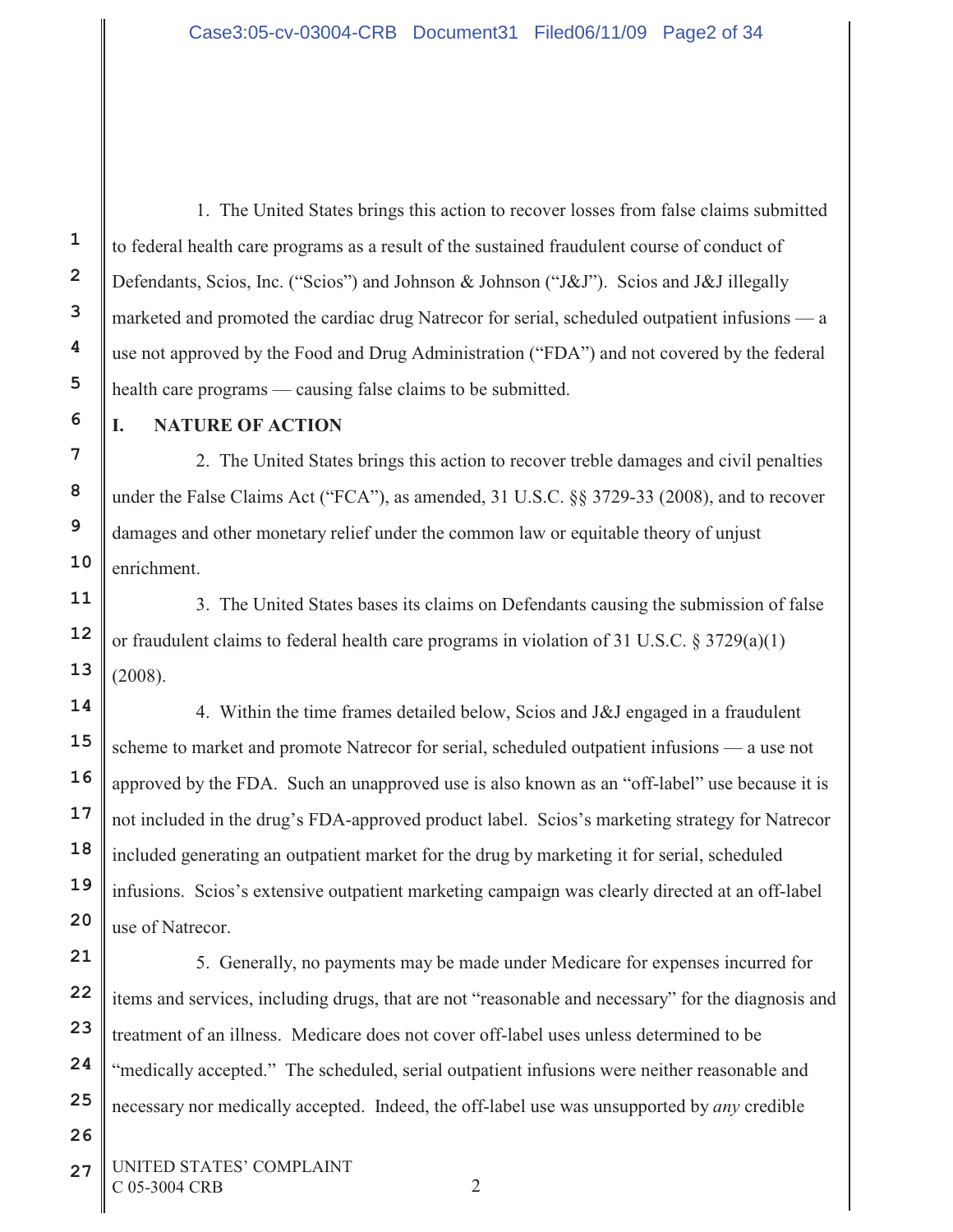study showing that the serial outpatient infusions had any benefit for patients. In June 2005, a blue-ribbon panel headed by a top cardiologist chosen by Scios found that "because sufficient evidence is not currently available to demonstrate benefit" Natrecor "should not be used "[f]or intermittent outpatient infusion" or "[f]or scheduled repetitive use." Through its pervasive offlabel marketing scheme, Scios falsely and fraudulently caused the federal health care programs – in particular, Medicare – to pay substantial amounts for this off-label use of Natrecor.

## **II. JURISDICTION AND VENUE**

6. This Court has jurisdiction over the subject matter of this action pursuant to 28 U.S.C. §§ 1331 and1345.

7. This Court may exercise personal jurisdiction over Scios and J&J pursuant to 31 U.S.C. § 3732(a), because Scios is located in the Northern District of California, and because Scios and J&J transact business in the Northern District of California. In particular, J&J conducts business throughout California, including in the Northern District of California, and also conducts business in this District and elsewhere in California through its wholly owned subsidiary, Scios. Additionally, both before and after it acquired Scios, J&J officers and employees came to the Northern District of California on a regular basis to meet with, oversee, and direct Scios's activities as more fully described below.

8. Venue is proper in the Northern District of California under 31 U.S.C. § 3732 and 28 U.S.C. § 1391(b) and (c) because Scios and J&J have transacted business in this District and have committed acts proscribed by 31 U.S.C. § 3729 in this District.

# **III. PARTIES**

9. The United States brings this action on behalf of the Department of Health and Human Services ("HHS"), the Centers for Medicare & Medicaid Services ("CMS") (formerly known as the Health Care Financing Administration), which administers the Medicare program; the Department of Defense's TRICARE Management Activity ("TRICARE"); and the Office of Personnel Management, which administers the Federal Employees Health Benefits Program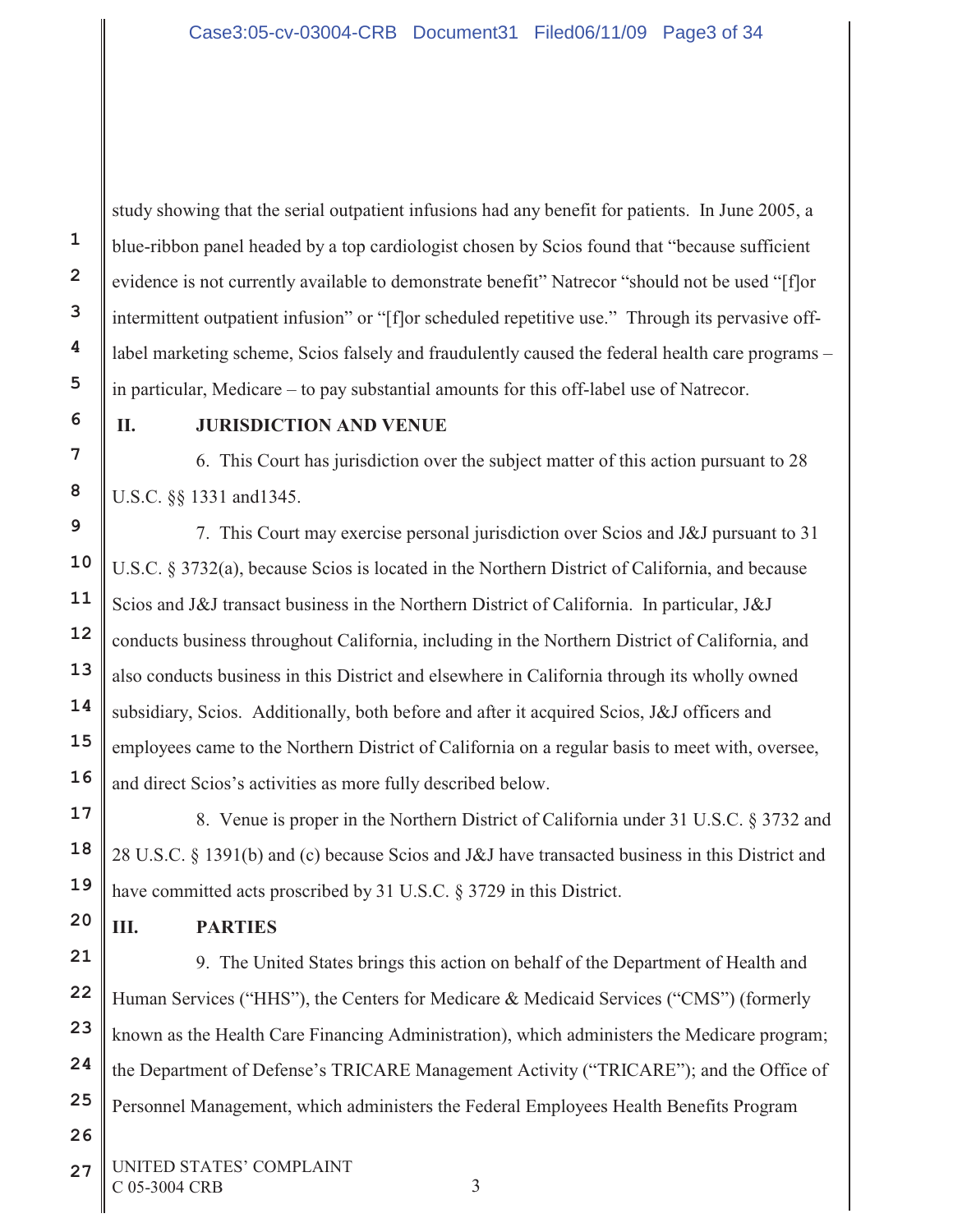("FEHBP") (collectively, "federal health care programs").

**1**

**2**

**3**

**4**

**5**

**6**

**7**

**8**

**9**

**10**

**11**

**12**

**13**

**14**

**15**

**16**

**17**

**18**

**19**

**26**

10. Relator Joe Strom is a resident of Utah and was formerly employed by Scios as an Area Manager from approximately October 2003 until September 2004. In July 2005, Mr. Strom filed an action alleging violations of the FCA on behalf of himself and the United States Government pursuant to the *qui tam* provisions of the FCA, 31 U.S.C. § 3730(b)(1) (2008).

11. Defendant Scios is, and at all times herein mentioned was, a corporation organized and existing under the laws of the State of Delaware, with its principal places of business being located in Alameda County and Santa Clara County, California. Scios is a wholly owned subsidiary of J&J. Since August 13, 2001, and at all times relevant to the complaint, Scios has been marketing and selling Natrecor, a cardiovascular drug.

12. Defendant J&J is, and at all times since April 29, 2003 was, the parent company of Scios. J&J is a New Jersey corporation with its principal place of business in New Brunswick, New Jersey. J&J manufactures, markets, and sells a wide range of pharmaceutical, medical, and related products. J&J is qualified to do business in California and is doing business in California.

13. There exists, and at all times since April 29, 2003 existed, a unity of interest and ownership between Defendants Scios and J&J such that any individuality and separateness between them have ceased, and Scios is the alter ego of J&J in that J&J has been controlling the business and daily operations of Scios.

**20 21 22 23 24 25** 14. Specifically, J&J has been exercising strict supervision, control, and dominion over Scios's activities, decisions, policies, and practices related to sales goals, sales tactics, compliance, regulatory affairs, medical affairs, research and development, human resources, legal issues, budget, accounting, employee compensation, employee benefits, employee expenses, manufacturing, and public relations. J&J set Scios's business objectives and sales goals and regularly reviewed and approved Scios's sales numbers and projections. In February 2004, Scios confirmed to J&J that its strategies included achieving the 2004 Business Plan, growing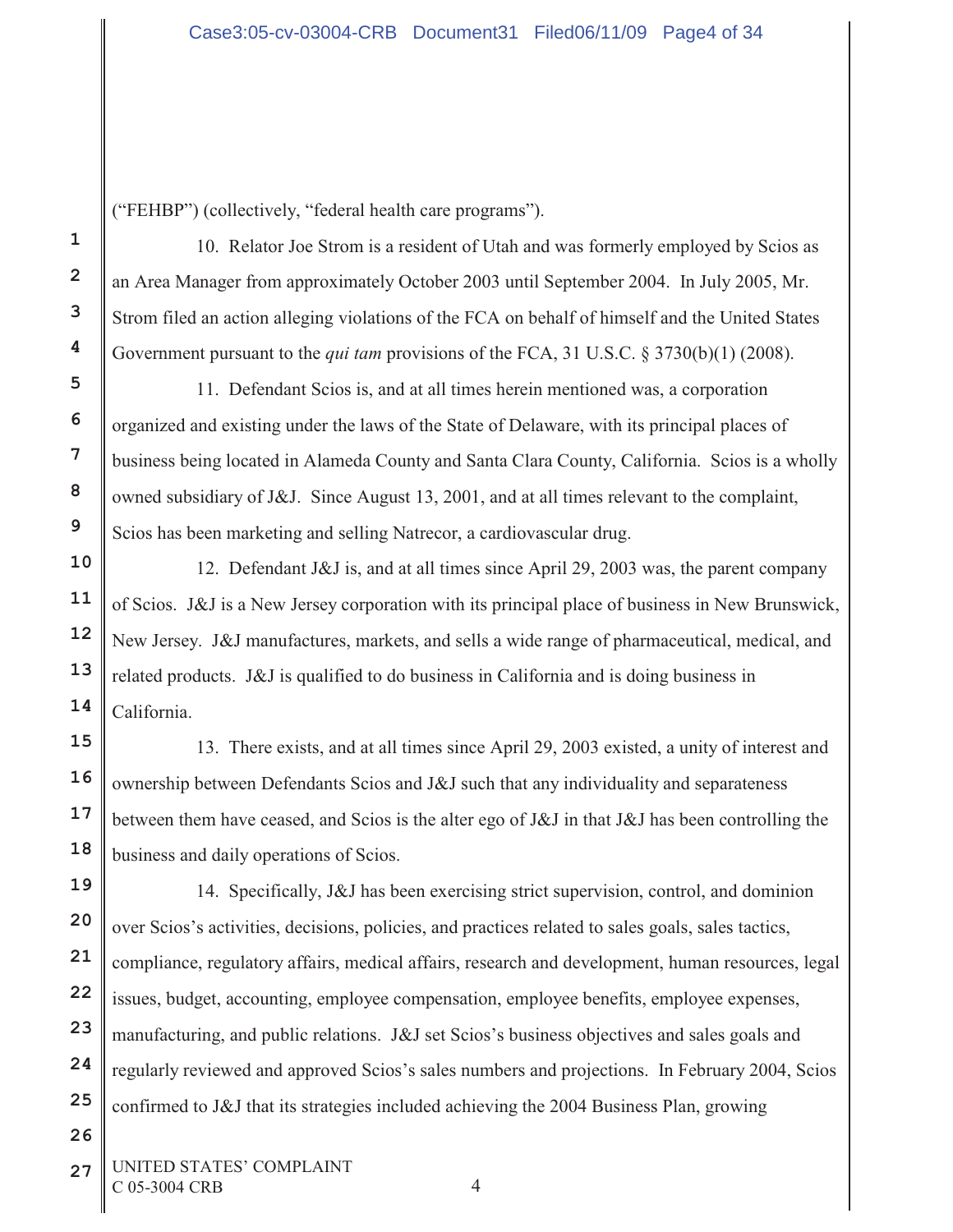Natrecor's revenue to \$1 billion by 2007, developing relationships with assigned J&J resources, effectively partnering with J&J affiliates, adopting the best aspects of J&J culture, and implementing J&J's performance review system and compensation programs.

15. By way of further example, J&J decided to redeploy sales representatives from another subsidiary, Centocor, to Scios, to realign Scios's sales force, and to transfer the manufacturing of Natrecor to J&J's central pharmaceutical manufacturing facility, Global Biologics Supply Chain. J&J also identified critical employees to retain with the incentive of retention bonuses approved by J&J, set Scios's aggregate headcount targets, and imposed hiring constraints on Scios. In January 2006, J&J executives decided to reduce Scios's sales force, to have them co-promote with another J&J subsidiary, Ortho-Biotech, and to relocate Scios's headquarters to a site in Mountain View, California occupied by another J&J subsidiary, Alza. In effect, J&J operated its subsidiaries as divisions of the same company.

**12 13 14 15 16 18 19 21 22 23 24 25** 16. Since the April 2003 acquisition, J&J has been Scios's sole owner. After the acquisition, Scios ceased filing reports with the SEC and J&J began including Scios's revenue as part of J&J's revenue in J&J's SEC filings. J&J and Scios also have shared directors and in-house counsel. Scios's President and Chief Executive Officer ("CEO") has been directly reporting to a J&J Company Group Chairman, who in turn reports to J&J's Executive Committee and Board of Directors. In February 2004, J&J replaced Scios's President and CEO, Richard Brewer, with a J&J executive, Jim Mitchell, and determined the amount of compensation, bonuses, and stock options Jim Mitchell would receive. Other members of Scios's Corporate Management Committee have been reporting directly to either to J&J or to Scios's President and CEO, who in turn, reports directly to J&J. J&J gave some members of Scios's Corporate Management Committee official J&J job titles and responsibilities for activities at J&J subsidiaries other than Scios. J&J also set the compensation and bonuses for Scios executives. Thus, Scios's executives, officers, directors, and counsel have not been acting independently in the interest of Scios, but were supervised and controlled by J&J.

**1**

**2**

**3**

**4**

**5**

**6**

**7**

**8**

**9**

**10**

**11**

**17**

**20**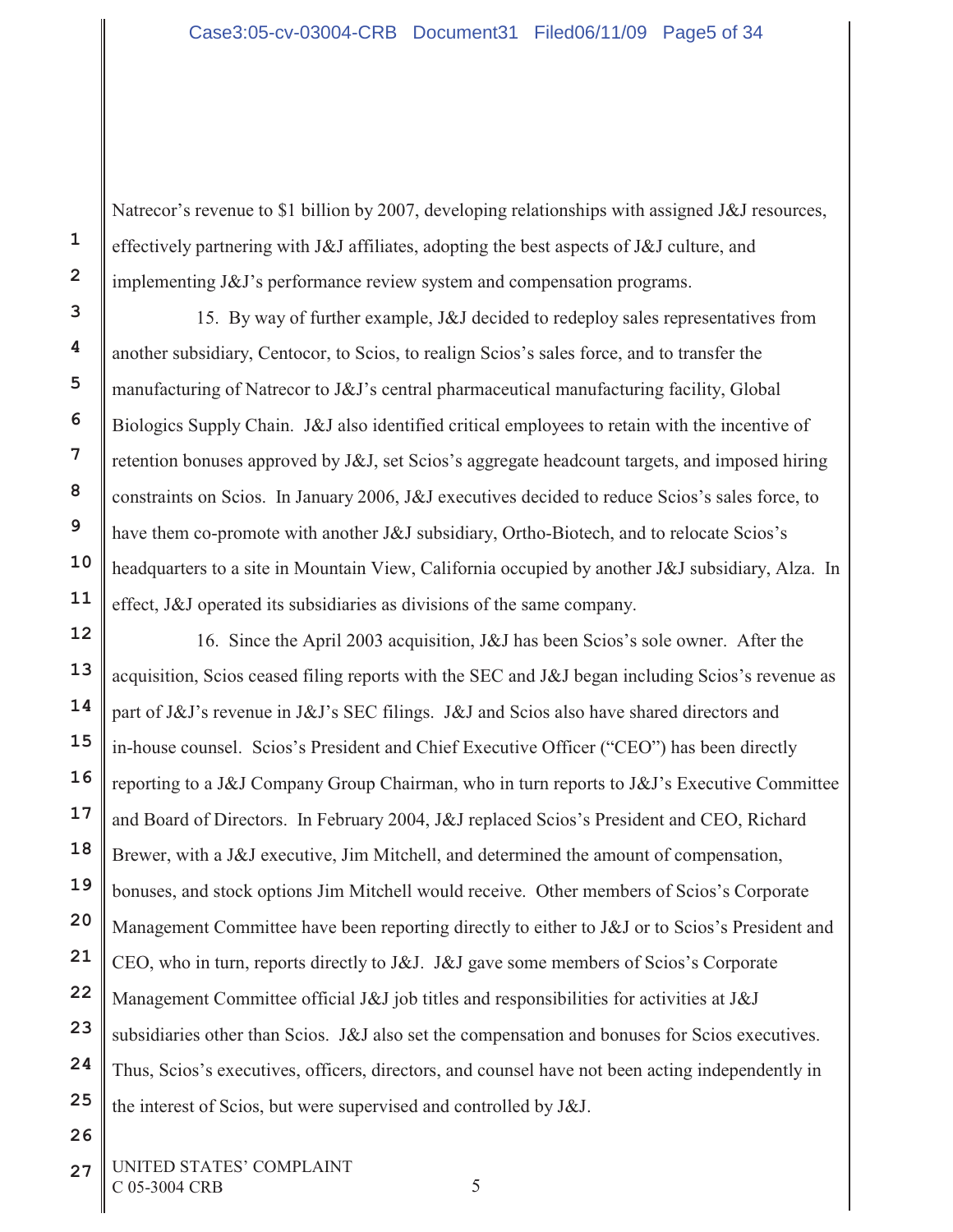**1 2 3 4 5 6 7 8 9 10 11 12 13 14 15 16 17 18 19 20 21 22 23 24 25 26 27** UNITED STATES' COMPLAINT 17. Adherence to the fiction of the separate existence of Scios as an entity distinct from J&J would permit an abuse of the corporate privilege and would sanction fraud and promote injustice. Although Scios continues to exist as a corporate entity, it is in the process of closing and has limited assets. The United States is informed and believes that since J&J acquired Scios for approximately \$2.4 billion in April 2003, J&J has been controlling Scios's budget, has had to approve all significant spending at Scios, has allotted specific amounts for Scios to spend, and has set aside funds to cover Scios's expenses when Scios's final year end sales number was less than expected. The United States is further informed and believes that Scios's ability to pay its liabilities is dependent upon J&J, and that J&J has authorized depletion of Scios's assets to the extent that Scios has insufficient funds to pay the monetary damages and penalties the United States identifies below. **IV. THE FALSE CLAIMS ACT** 18. The FCA, 31 U.S.C. §§ 3729-33, provides for the award of treble damages and civil penalties for, *inter alia*, knowingly causing the submission of false or fraudulent claims for payment to the United States Government. 31 U.S.C. § 3729(a)(1) (2008). The FCA provides, in pertinent part, that: (a) Any person who (1) knowingly presents, or causes to be presented, to an officer or employee of the United States Government or a member of the Armed Forces of the United States a false or fraudulent claim for payment or approval; \* \* \* is liable to the United States Government for a civil penalty of not less than \$5,000 and not more than \$10,000, plus 3 times the amount of damages which the Government sustains because of the act of that person . . . . (b) For purposes of this section, the terms "knowing" and "knowingly" mean that a person, with respect to information (1) has actual knowledge of the information; (2) acts in deliberate ignorance of the truth or falsity of the information; or  $(3)$  acts in reckless disregard of the truth or falsity of the information, and no proof of specific intent to defraud is required. 31 U.S.C. § 3729 (2008).

 $C$  05-3004 CRB 6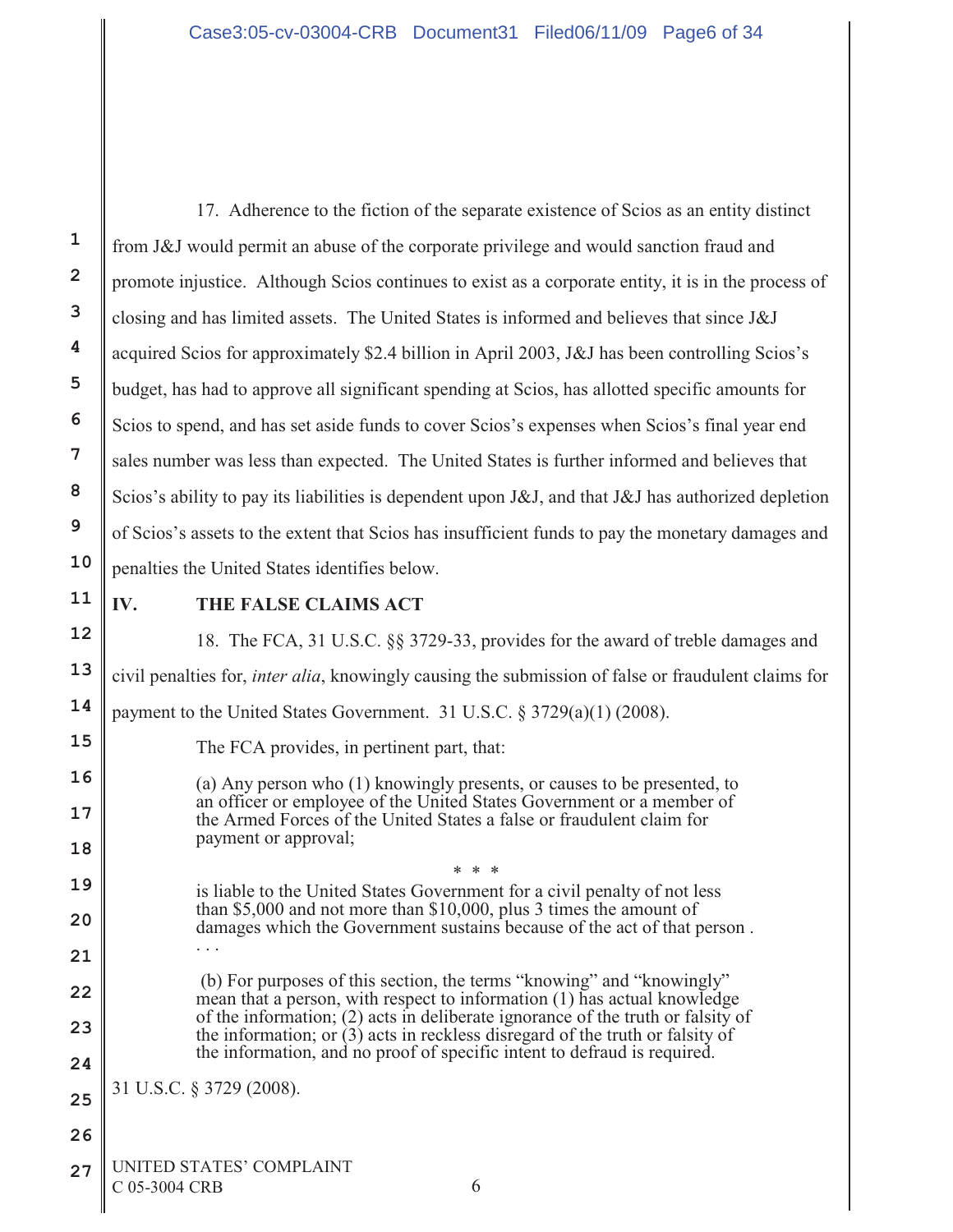19. Pursuant to the Federal Civil Penalties Inflation Adjustment Act of 1990, as amended by the Debt Collection Improvement Act of 1996, 28 U.S.C. § 2461 (notes), and 64 Fed. Reg. 47099, 47103 (1999), the FCA civil penalties were adjusted to \$5,500 to \$11,000 per false claim for violations occurring on or after September 29, 1999.

# **V. THE FEDERAL HEALTH CARE PROGRAMS**

# **A. The Medicare Program**

**1**

**2**

**3**

**4**

**5**

**6**

**7**

**8**

**9**

**10**

**11**

**12**

**13**

**14**

**15**

**16**

**17**

**18**

**19**

**20**

**21**

**22**

**23**

**24**

**25**

**26**

# **(1) Medicare Parts A and B**

20. In 1965, Congress enacted Title XVIII of the Social Security Act, known as the Medicare program, to pay for the costs of certain healthcare services and items. Entitlement to Medicare is based on age, disability or affliction with end-stage renal disease. 42 U.S.C. §§ 426- 426a, 1395o.

21. HHS is responsible for the administration and supervision of the Medicare program. CMS is an agency of HHS and directly administers the Medicare program. The Medicare program has several parts. Part A authorizes payment for institutional care, including hospital, skilled nursing facility, and home health care. 42 U.S.C. §§ 1395c–1395i. Part B ("Supplementary Medical Insurance for the Aged and Disabled") generally covers, *inter alia*, drugs which are provided incident to a physician's service and cannot usually be selfadministered (such as Natrecor). 42 U.S.C. § 1395k; 42 C.F.R. §§ 410.26, 414.701, 410.10.

22. Under the Medicare program, CMS makes payments retrospectively (after the services are rendered) to providers for inpatient and outpatient services.

23. Generally, Medicare's hospital outpatient prospective payment system ("OPPS") reimburses covered outpatient services furnished by hospitals participating in the Medicare program (with some exceptions). 42 U.S.C. § 1395l(t); 42 C.F.R. § 419.20. Under the OPPS, hospitals are paid a set amount of money to provide certain outpatient services to Medicare beneficiaries.

24. Medicare also allows additional payments for, *inter alia*, a new medical device,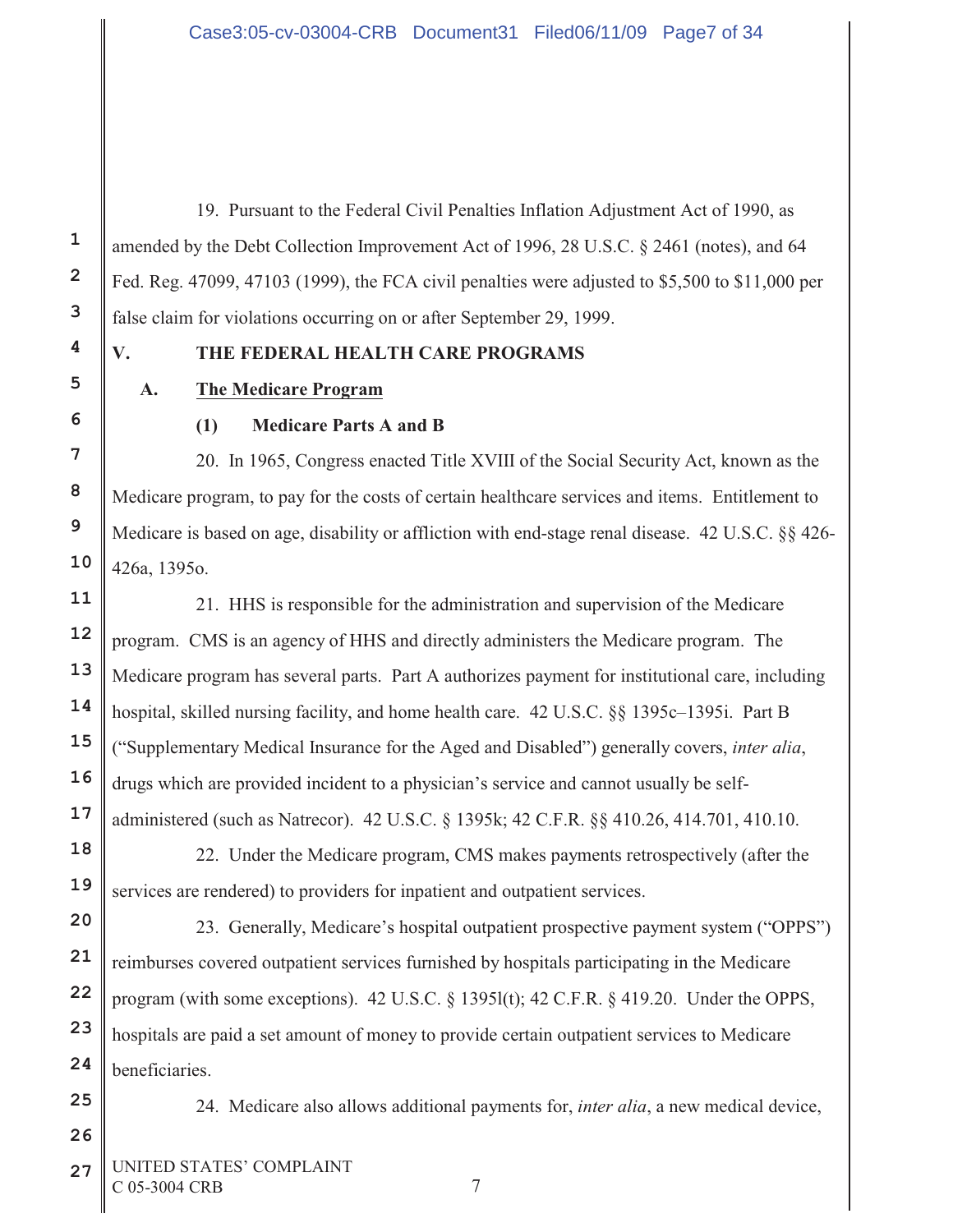drug, or biological through the transitional pass-through for additional costs of innovative medical devices, drugs, and biologicals. 42 U.S.C. § 1395l(t)(6); §§ 419.20-21. A new drug or biological may qualify for certain additional payments in the hospital outpatient setting if (1) it was not being made as of December 31, 1996, and (2) the cost of the drug or biological is not insignificant in relation to the particular fee schedule amount.  $42 \text{ U.S.C.}$  §  $1395 \text{ l}(t)(6)$ .

25. For services provided incident to a physician's service under Part B, Medicare will generally pay 80 percent of the "reasonable" charge for medically necessary items and services provided to beneficiaries. 42 U.S.C. §§ 1395l (a)(1), 1395y(a)(1). For most services, the reasonable charge is determined based on criteria that include (a) the provider's customary charge, and (b) the prevailing charge for the service in the locality. 42 C.F.R. §§ 405.501-04.

26. To assist in the administration of Medicare Part A, CMS contracts with "fiscal intermediaries." 42 U.S.C. § 1395h. Fiscal intermediaries, typically insurance companies, are responsible for processing and paying claims and cost reports.

27. CMS also contracts with private insurance carriers to administer and pay Part B claims from the Medicare Trust Fund. 42 U.S.C. § 1395u. The carriers receive, process and pay claims under Part B for drugs from various doctors and other Medicare providers and suppliers.

 28. Since approximately November 2006, and thereafter, Medicare administrative contractors ("MACs") began replacing the carriers and fiscal intermediaries. *See* 71 Fed. Reg. 67960, 68181 (Nov. 24, 2007). Hereinafter "carriers," "fiscal intermediaries," and "MACs" will be referred to collectively as "Medicare Contractors." The Medicare Contractors generally act on behalf of CMS. 42 C.F.R. § 421.5(b).

**1**

**2**

**3**

**4**

**5**

**6**

**7**

**8**

**9**

**10**

**11**

**12**

**13**

**14**

**15**

**16**

**17**

**18**

**19**

**20**

**21**

**22**

**23**

**24**

**25**

**26**

# **(2) Off-label Coverage under Medicare**

29. Medicare provides for drug coverage only where the use of a drug has been shown to be safe and effective and is otherwise reasonable and necessary. 42 U.S.C. § 1395y(a)(1)(A). Drugs approved for marketing by the FDA are considered safe and effective when used for indications specified on the labeling.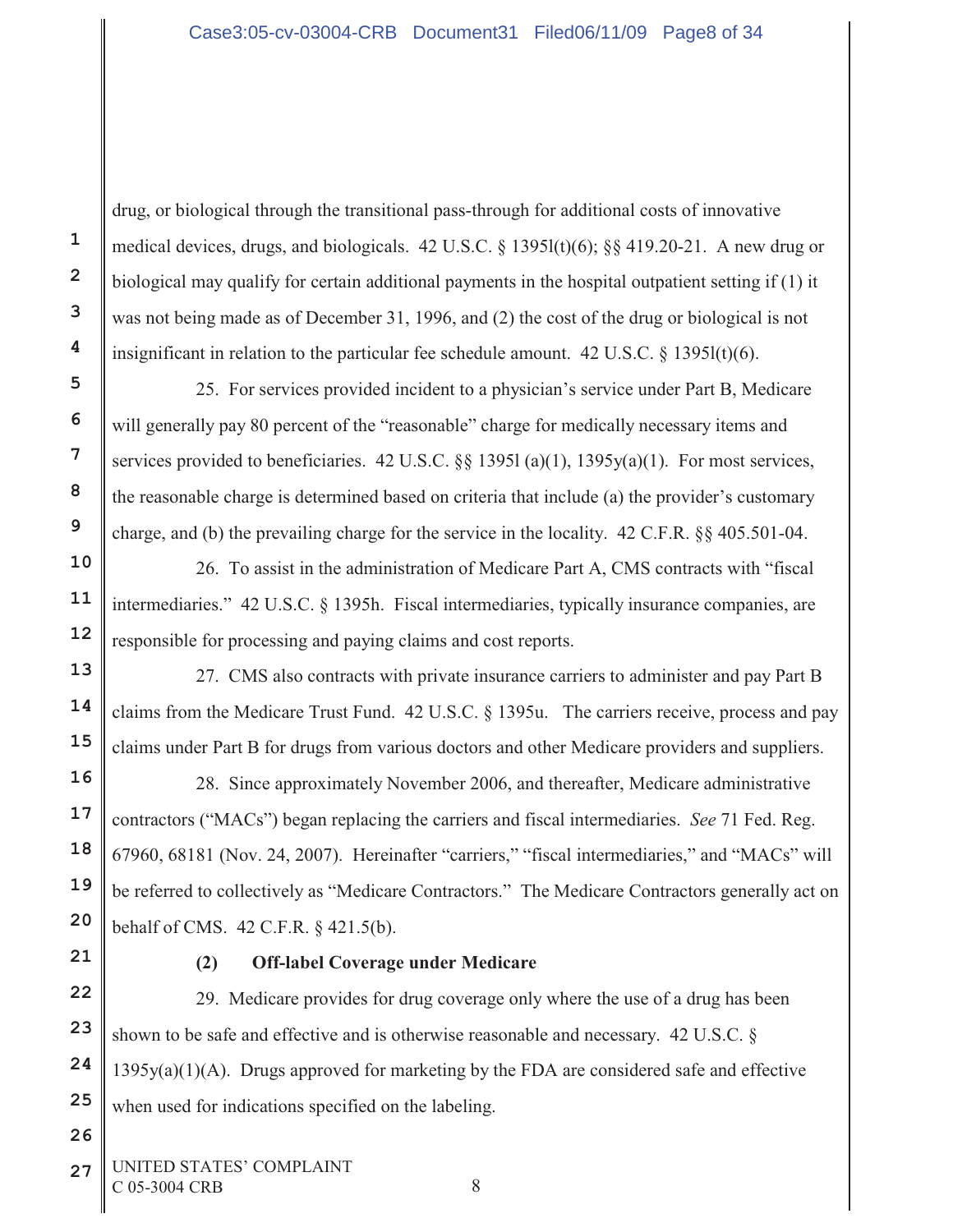30. Medicare coverage of an outpatient drug for an off-label use occurs only where the use is medically accepted, taking into account the major drug compendia, (*e.g.*, Drugdex, American Hospital Formulary Service, and U.S. Pharmacopeia-Drug Information), authoritative medical literature, and/or accepted standards of medical practice. *See* Medicare Benefit Policy Manual Chap. 6 § 30 & Chap. 15, § 50.4.1. & .2.

# **B. The TRICARE Program**

31. TRICARE, formerly known as CHAMPUS, is a managed health care program established by the Department of Defense. 10 U.S.C. §§ 1071-1110. TRICARE provides health care benefits to eligible beneficiaries, which include, among others, active duty service members, retired service members, and their dependents.

32. The regulatory authority establishing the TRICARE program does not cover drugs not approved by the FDA. *See* 32 C.F.R. § 199.4(g)(15)(i)(A).

33. TRICARE does not cover drugs used for off-label indications unless such offlabel use is proven medically necessary and safe and effective by medical literature, national organizations, or technology assessment bodies. *See* 32 C.F.R. §199.4(g)(15)(i)(A)(Note).

# **C. The Federal Employee Health Benefits Program**

34. The FEHBP is a federally-funded health care program established by Congress in 1959, pursuant to the Federal Employees Health Benefits Act. 5 U.S.C. §§ 8901 *et seq*.

35. The Office of Personnel Management ("OPM") administers this program and contracts with various health insurance carriers to provide services to FEHBP members. *Id.* at §§ 8902, 8909(a).

36. Monies for the FEHBP are maintained in the Employees Benefits Fund ("Treasury Fund"), which OPM administers. *Id.* at § 8909(a).

37. The Treasury Fund — which the United States Treasury holds and invests — is the source of all relevant payments to the insurance carriers for services rendered to members. *Id*. § 8909.

**27** UNITED STATES' COMPLAINT  $C$  05-3004 CRB 9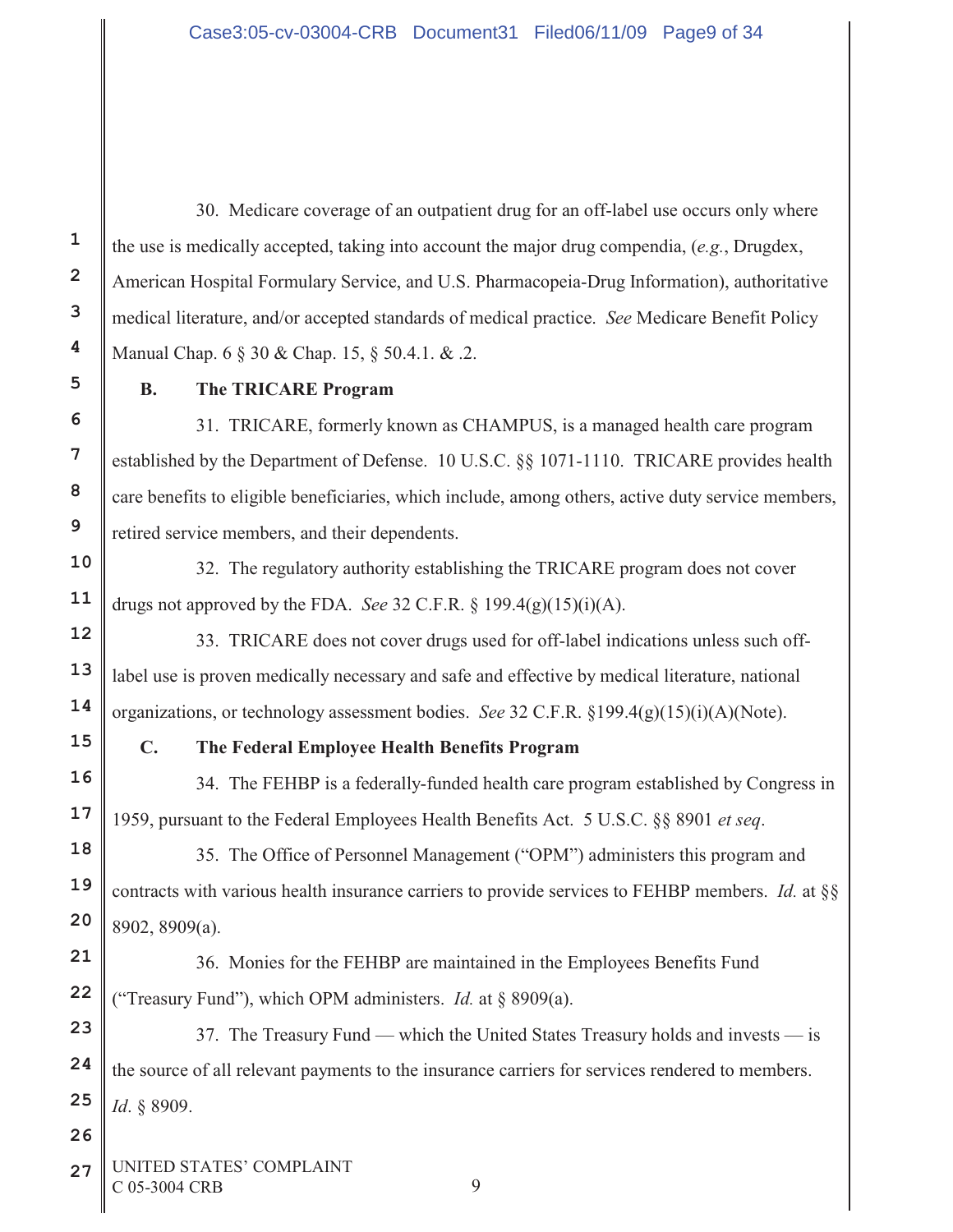38. Benefits under the FEHBP program are payable only when medically necessary to prevent, diagnose, or treat an illness, disease, injury or condition. During the relevant time period, the benefit plans for FEHBP insurance carriers Blue Cross and Blue Shield, Government Employees Hospital Association, Inc., and Mail Handlers Benefit Plan specifically provided that they did not cover services, drugs, or supplies that are not medically necessary.

**1**

# **VI. FACTUAL ALLEGATIONS**

# **A. FDA Approval of Natrecor**

39. Scios developed the drug Natrecor (generic name is nesiritide) in the 1990s for the short-term treatment of patients with acutely decompensated congestive heart failure ("ADHF"). Decompensation means that the patient's lungs have accumulated fluid.

40. Scios initially sought FDA approval of Natrecor to treat ADHF in 1998, but the FDA rejected the application due to safety concerns, particularly relating to the drug's propensity to cause symptomatic hypotension (unusually low blood pressure).

41. Scios subsequently sponsored an additional study called VMAC (**V**asodilation in the **M**anagement of **A**cute **C**ongestive Heart Failure) to determine dosages of Natrecor that effectively treated ADHF but were less likely to cause hypotension.

42. The patients in VMAC were hospitalized with ADHF with dyspnea (shortness of breath) at rest and received Natrecor infusions for an average of 36 hours, ranging from 24 to 48 hours. The study compared the effect of Natrecor, placebo, and IV nitroglycerin when added to background therapy (IV and oral diuretics, non-IV cardiac medications, dobutamine and dopamine). The primary endpoints of the study were the change from baseline in pulmonary capillary wedge pressure ("PCWP") (a measure of the pulmonary vascular pressure of the heart, reflecting its workload) and the change from baseline in patients' dyspnea after three hours.

43. In August 2001, based on the VMAC study and results, the FDA approved Natrecor for a limited use. The Indications and Usage section of the FDA-approved label specifies the approved indication:

27 UNITED STATES' COMPLAINT C 05-3004 CRB 10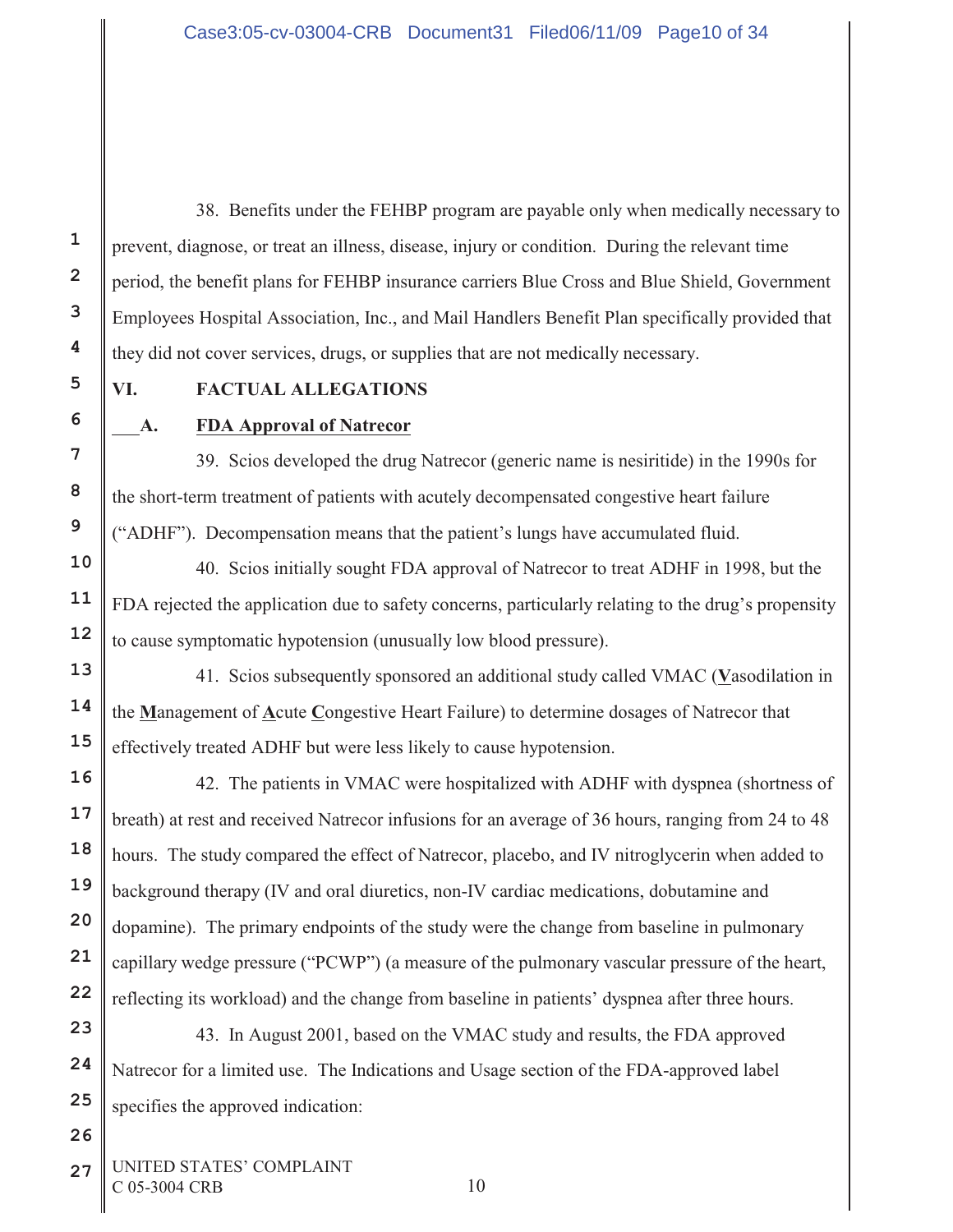Natrecor (nesiritide) is indicated for the intravenous treatment of patients with acutely decompensated congestive heart failure who have dyspnea at rest or with minimal activity. In this population, the use of Natrecor reduced pulmonary capillary wedge pressure and improved dyspnea.

44. The label states that VMAC included patients "who required hospitalization for management of shortness of breath at rest due to acutely decompensated CHF." In the Precautions section, the label states that "Natrecor should be administered only in settings where blood pressure can be monitored closely" in order to determine whether a patient is developing hypotension.

**1**

**2**

**3**

**4**

**5**

**6**

**7**

**8**

**9**

**10**

**11**

**12**

**13**

**14**

**15**

# **B. CMS Coding**

45. Scios submitted an application to CMS for an Ambulatory Payment Classification ("APC") pass-through code under OPPS for Natrecor. CMS issued an APC passthrough code under OPPS for Natrecor, effective April 1, 2002.

46. Scios submitted an application to CMS for a J code for Natrecor for services rendered in the outpatient setting. A J code is used for Medicare billing to report injectable drugs that ordinarily cannot be self-administered. CMS issued a J code for Natrecor for services rendered in the outpatient setting, effective January 1, 2003.

**16 17** 47. Billing under these codes is proper only if the services are covered under Medicare as medically necessary.

**18**

**19**

**26**

# **C. The FUSION Outpatient Studies**

## **(1) FUSION I**

**20 21 22 23 24 25** 48. Immediately after the launch of Natrecor in August 2001, Scios started the FUSION I trial (derived from the study's fully name — Management of Heart Failure after Hospitalization with **F**ollow **U**p Serial **I**nfusions of **N**esiritide in an Outpatient Setting). FUSION I was a pilot study designed only to assess the ability of a patient with chronic congestive heart failure to tolerate these serial infusions (*i.e.,* to study the safety of serial infusions) and thus was not a study that could be used to determine the efficacy of the serial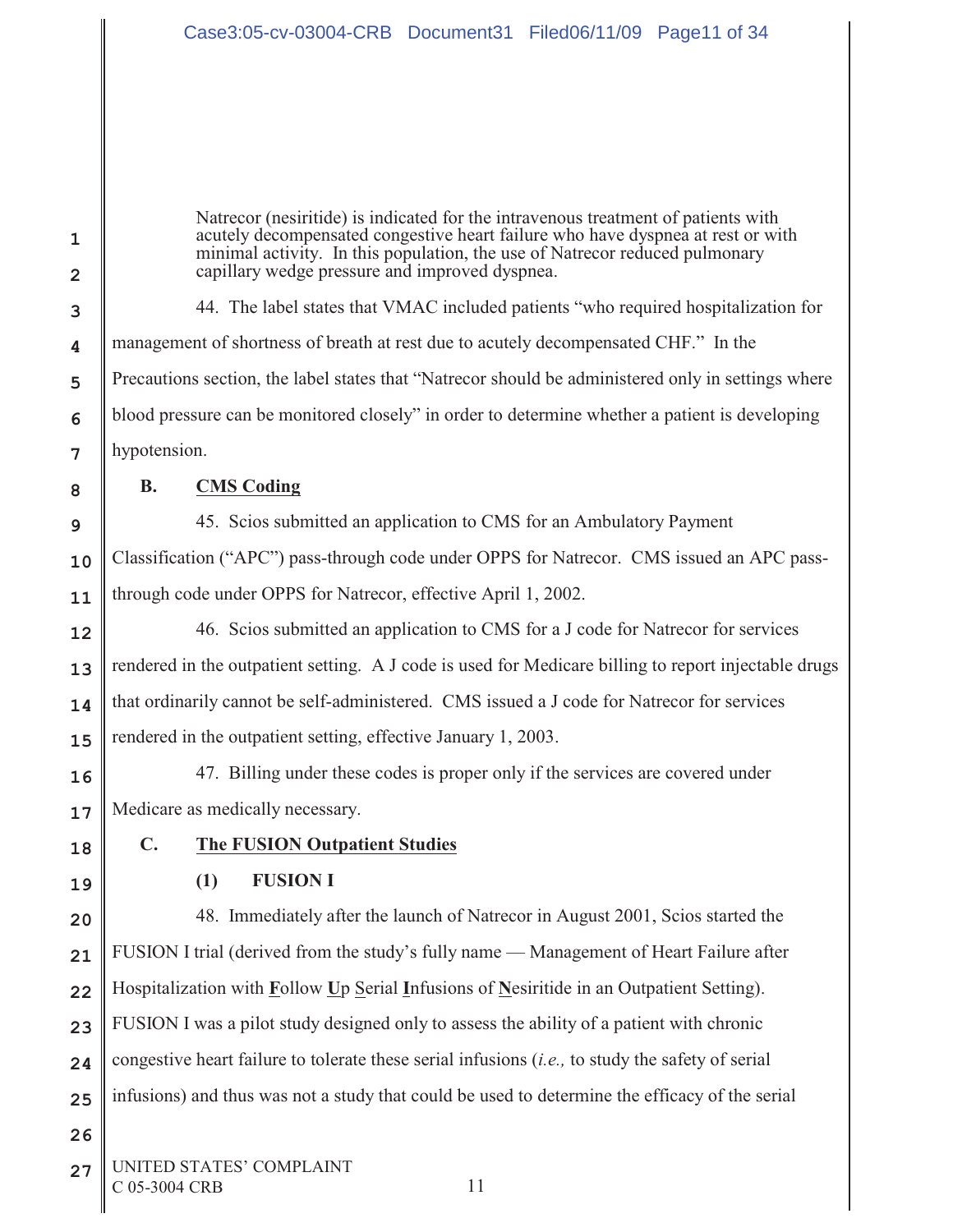infusions.

**1**

49. Scios described the study as a multi-center (46 sites), randomized, three-treatment arm, open-label (thus the doctors and patients knew who were receiving Natrecor) pilot study of 210 chronic heart failure patients at high risk for rehospitilization.

50. The patients generally had weekly outpatient visits for 12 weeks and the patients receiving Natrecor got a four to six hour infusion at each weekly visit.

51. Scios announced the results of FUSION I in September 2003, stating that the study suggested that weekly outpatient infusions of Natrecor could be safely administered to treat high-risk patients with advanced CHF. While the study was not designed to support any conclusion about the efficacy of Natrecor for serial infusions, a Scios press release nevertheless announced that "[d]ata from the FUSION I study suggests that the Natrecor-treated patients show improvements in clinical status with longer life expectancy and a lower frequency of hospitalizations compared to the group of patients receiving standard care."

52. Scios disseminated the results of FUSION I widely, claiming that it supported not only the safety but the efficacy of Natrecor for serial infusions.

# **(2) FUSION II**

53. In 2004, Scios, now part of J&J, started a second trial on the outpatient use of Natrecor. Unlike FUSION I, FUSION II was a blinded and controlled study. It was also specifically designed to determine the efficacy of serial outpatient Natrecor infusions and to measure whether these infusions lowered mortality and hospitalization rates.

54. In 2007, Scios released the results of its FUSION II trial. The study did not show any significant benefits of serial outpatient Natrecor infusions in comparison to standard care.

# **D. Defendants' Knowledge Of The Off-Label Nature of Outpatient Infusions**

55. Defendants knew that Natrecor was approved only for patients with ADHF who have dyspnea at rest or with minimal activity. Nevertheless, Defendants marketed Natrecor for use in patients who had congestive heart failure ("CHF"), but were not acutely decompensated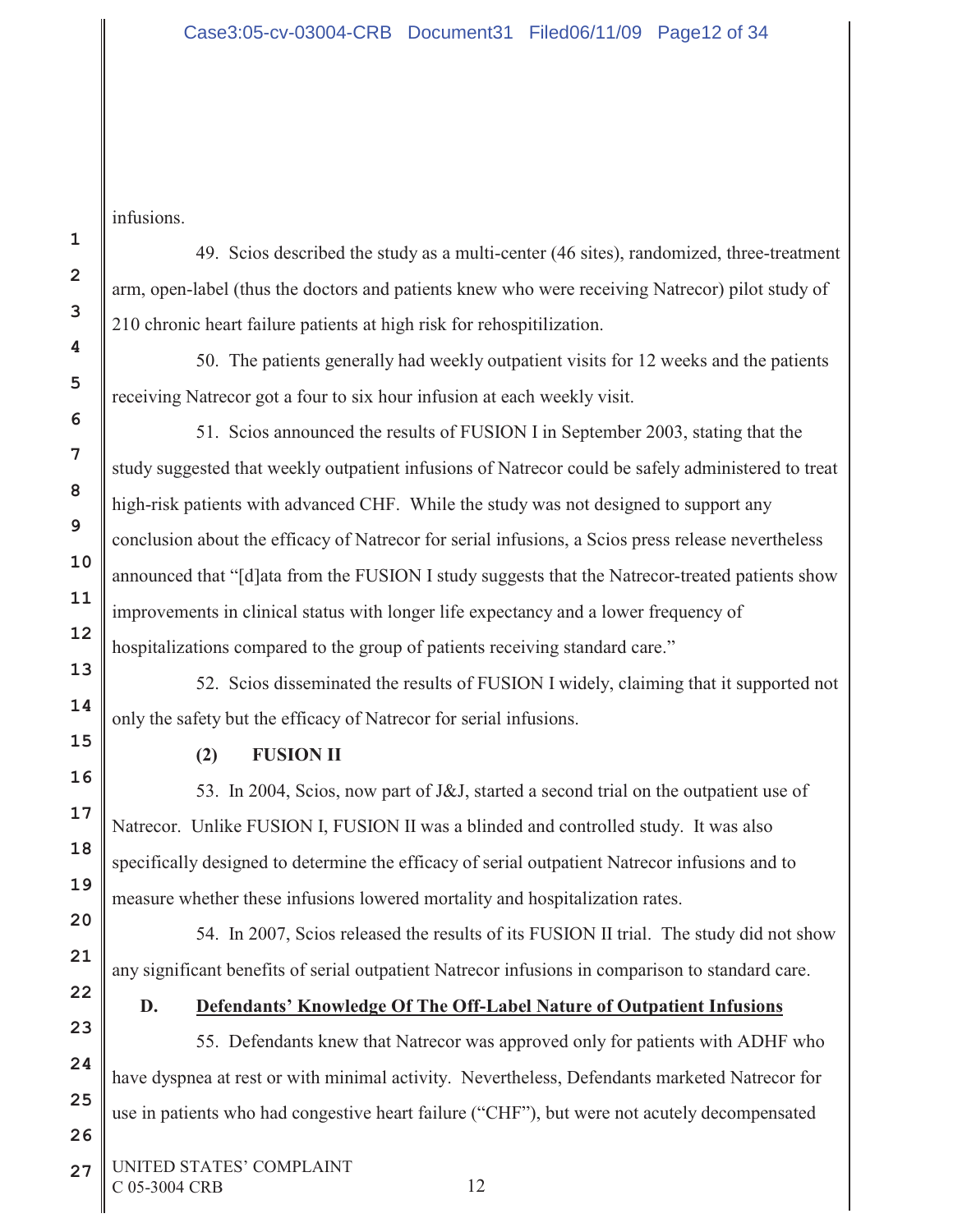and/or did not have dyspnea at rest or with minimal activity.

56. Specifically, Defendants marketed Natrecor for use in chronic CHF patients in outpatient settings on a scheduled basis.

57. By definition, an acute episode of decompensated CHF with dyspnea at rest or with minimal activity is an emergency situation that does not occur on a scheduled basis. Defendants understood this definition. For example, in its June 2001 Prospectus Supplement for its common stock offering, Scios explained that "[m]any CHF patients will eventually experience a rapid deterioration, or decompensation, and require urgent treatment in the hospital. This condition is called acute CHF."

58. Defendants knew that outpatient infusions would generally not be for the acutely decompensated patients described in Natrecor's label, except in the rare circumstance when an acutely decompensated patient with dyspnea at rest or with minimal activity sought care from a doctor's office or clinic instead of a hospital or emergency room. For example, on April 9, 2001, Scios Director of Operations Rosemary Malvey characterized Natrecor as "strictly a hospital product."In early 2002, Scios hired a consultant (Adair Greene) to draft a "Natrecor Out-patient Infusion Business Plan." That document stated, *inter alia*: "Because patients being treated in an outpatient setting will be in a relatively compensated state, the appropriate dose of Natrecor infusion may be lower than the dose used in acutely decompensated patients"; and "There is an unmet need for effective outpatient treatment of advanced chronic CHF." In addition, the dosage used for the outpatient infusions of Natrecor was at odds with the dosage used for the acute patients in VMAC, the study upon which Natrecor's FDA approval was based. VMAC involved hospitalized patients who received Natrecor infusions ranging from 24 to 48 hours, while the outpatient infusions typically lasted six hours or less.

59. During 2002, Scios convened an Outpatient Infusion Advisory board to, *inter alia*, advise Scios on designing a clinical trial that would lead to FDA approval of an outpatient indication for Natrecor. Defendants, however, never applied for FDA approval of a new

27 UNITED STATES' COMPLAINT C 05-3004 CRB 13

**1**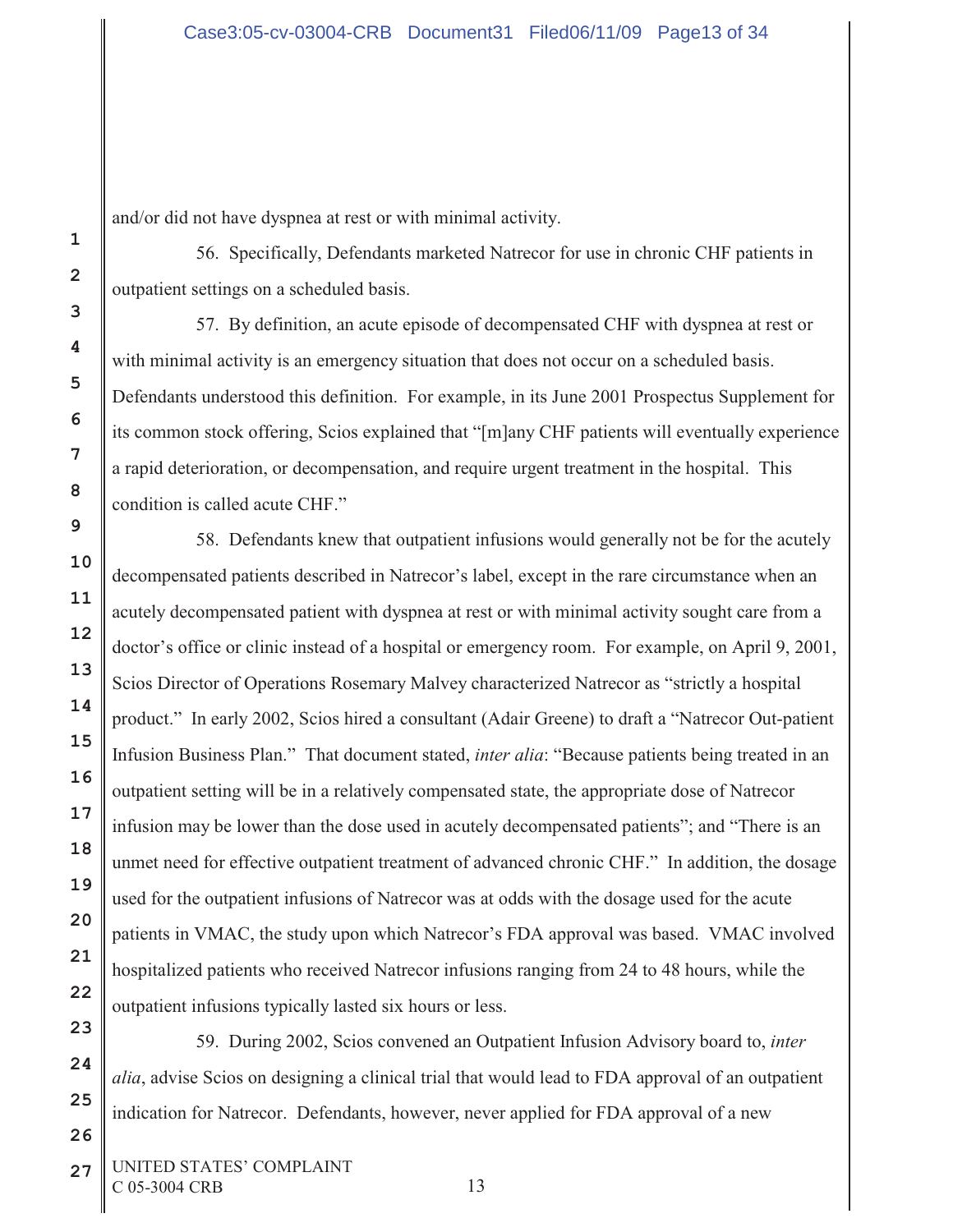Natrecor indication for outpatient CHF management, and Defendants continued to sell Natrecor in a 1.5 mg vial, which was designed for an approximately 24-hour infusion, in contrast to the much smaller amount that was typically used for an outpatient infusion.

60. Nevertheless, at Scios's April 2003 National Sales Meeting, Scios Manager of Outpatient Marketing Russell Cox discussed the outpatient market for Natrecor and noted that chronic patients were worth a great deal of money. At Scios's October 2003 National Sales Meeting, Cox noted that half of the Natrecor business was coming from the outpatient segment, and that Natrecor would ultimately go from an acute medication to a chronic medication. He further noted that the outpatient serial dose of Natrecor used for FUSION I was not within the label.

61. Defendants knew that scheduled outpatient infusions of Natrecor were outside of the FDA-approved label indication. For example, at Scios's April 2002 National Sales Meeting, Scios Marketing Director George Mahaffey stated that intermittent infusions were not on label, and characterized the FUSION study as off label.In a February 10, 2003 public conference call by Scios and J&J regarding their acquisition agreement, George Schreiner, Scios's Vice President and Chief Scientific Officer, said that the outpatient use of Natrecor which was being studied in the FUSION I trial "of course is not currently within label but we are conducting the appropriate studies to potentially make it eligible for a label extension."

**1**

**2**

**3**

**4**

**5**

**6**

**7**

**8**

**9**

**10**

**11**

**12**

**13**

**14**

**15**

**16**

**17**

**18**

**19**

**20**

**21**

**22**

**23**

**24**

**25**

**26**

# **E. Defendants' Scheme To Market Natrecor For Serial Outpatient Infusions (1) Defendants' Focus On The Outpatient Market**

62. At Scios's April 2002 National Sales Meeting, Scios Marketing Director George Mahaffey discussed the market for outpatient infusions with the sales force, including, *inter alia*, converting outpatient clinics from a class of infusion cardiac drugs known as inotropes to Natrecor. Infusions of inotropes were generally used in the outpatient setting for chronic CHF patients. Scios wanted these clinics to use Natrecor in a similar manner. Mahaffey referred to hospital-based infusion clinics and heart failure clinics as banks, and physician office clinics as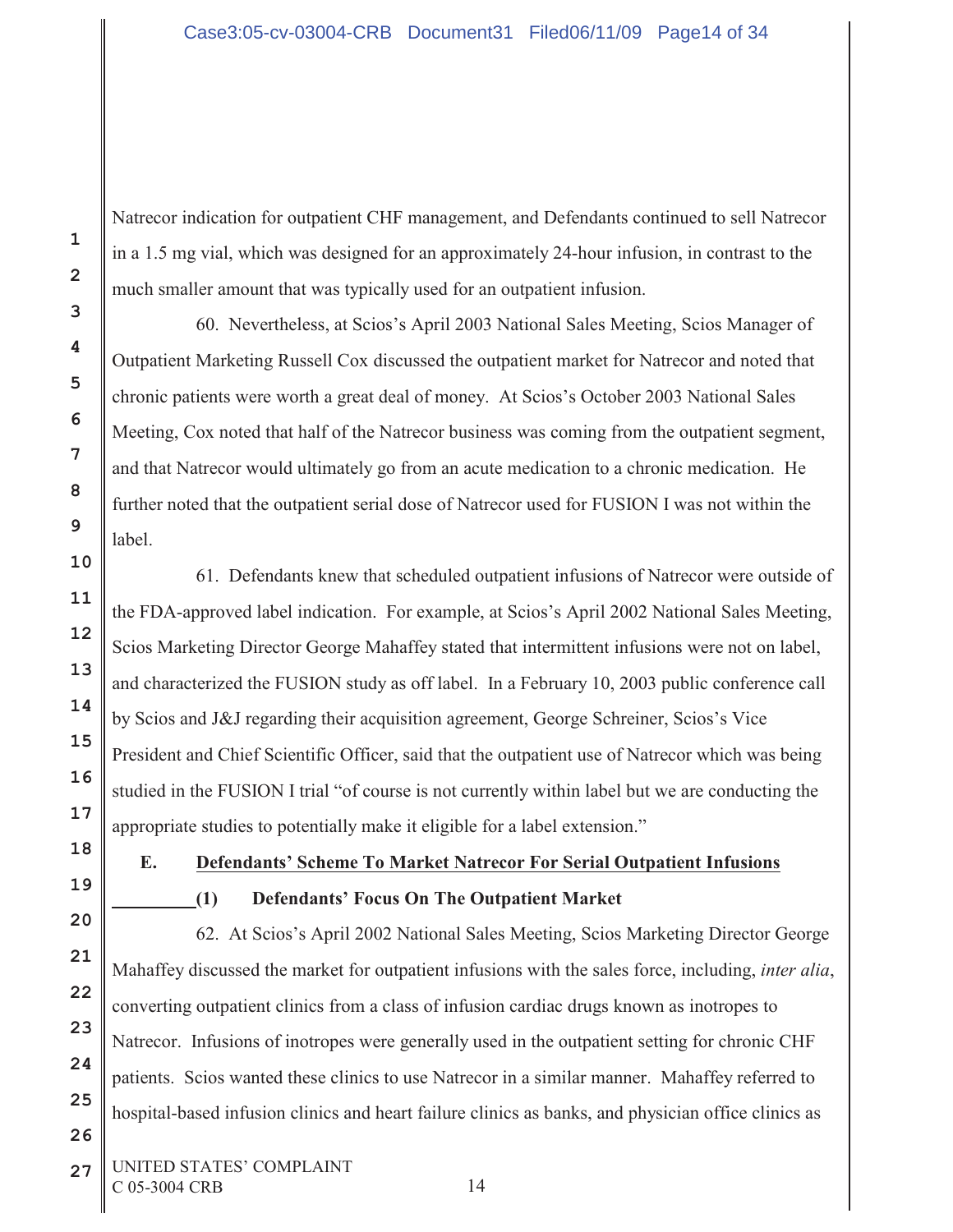ATMs.

63. A draft of the Natrecor 2003 Business Plan (reviewed by Scios CEO Richard Brewer) listed as one of Scios's 2003 objectives: "Achieve 2% penetration of the patients treated serially via outpatient infusion for CHF by year-end 2003," and as one of its long-term objectives: "Develop the outpatient infusion market and achieve at least 15% penetration of the estimated 145k patients treated with serial outpatient infusion by 2007." Scios estimated Natrecor's 2002 outpatient penetration rate to be 1% of available patients.

64. In 2003, Defendants estimated that the size of the outpatient market was approximately 125,000 patients and that the average revenue that could be generated per person from outpatient use of Natrecor was \$9,600, as compared to \$1,000 in the inpatient setting. In approximately late 2002 or early 2003, a presentation at a Scios sales management meeting in Dallas discussed the potential for patients receiving 12 vials every three months in an outpatient setting (*i.e.*, approximately one vial per week). A presentation at Scios's April 2003 National Sales Meeting stated that the 2003 Natrecor outpatient revenue represented 2,060 patients at 24 vials per patient.

65. On June 6, 2002, Kim Hillis, Scios's Director of Sales, wrote to the sales management with her thoughts on the areas where Scios's marketing, clinical, and sales efforts should be directed to achieve \$1 billion in annual sales of Natrecor. Outpatient infusion was the first area Hillis listed. At Scios's April 2003 national sales meeting, Russell Cox, Scios's Manager of Outpatient Marketing, told the sales force that outpatient infusion "represents our largest growth opportunity for Natrecor." In January 2005, Defendants estimated that Natrecor outpatient sales had increased by 173% for 2004, would increase by 81% for 2005, and that their outpatient infusion business would grow at a higher rate than their base hospital business.

66. Defendants maintained an Outpatient Infusion Center database from March 2003 to July 2004 to, *inter alia*, evaluate the market opportunity represented by outpatient infusion centers and measure the amount of revenue being generated by outpatient infusion centers as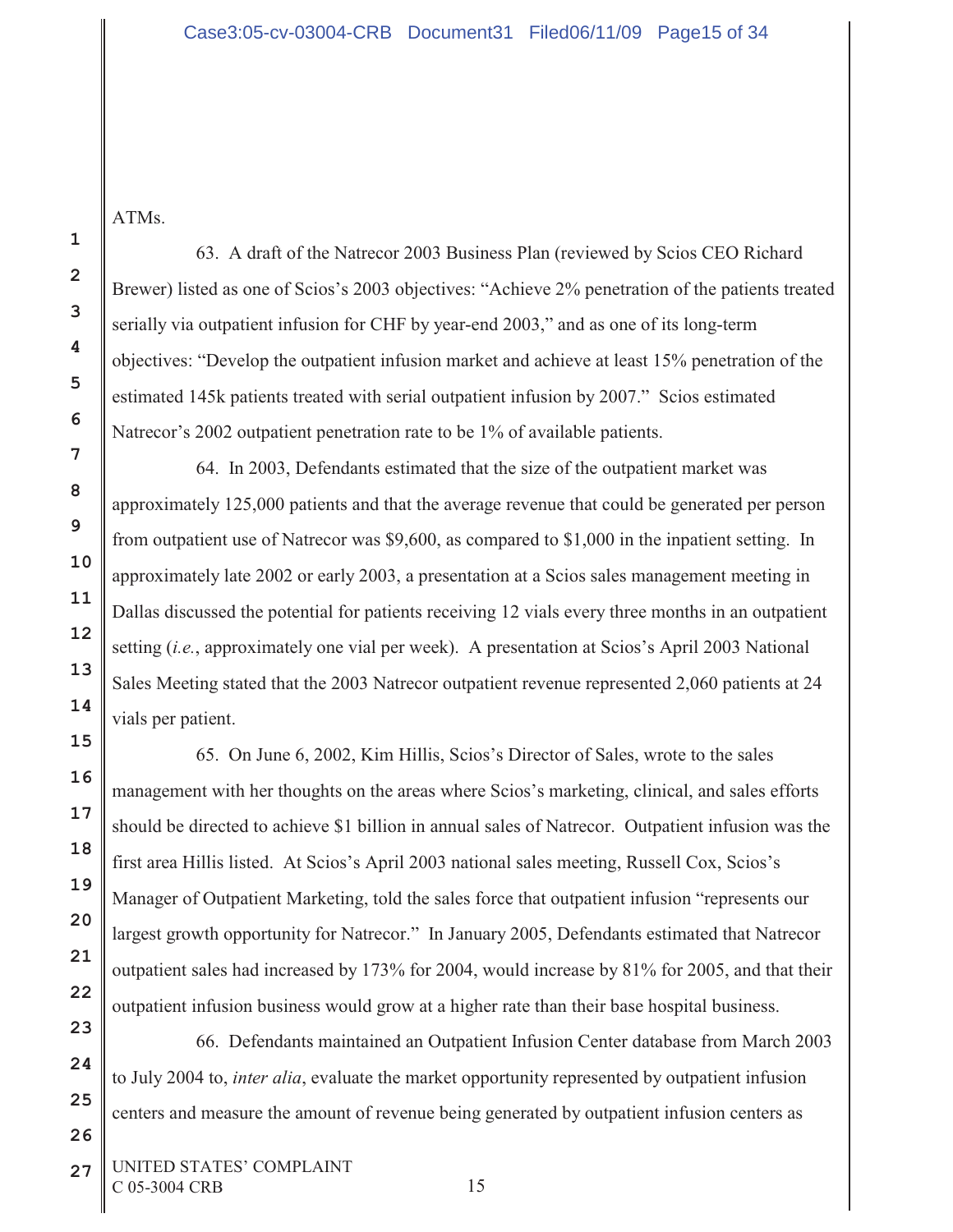**1 2 3 4 5 6 7 8 9 10 11 12 13 14 15 16 17 18 19 20 21 22 23 24 25 26 27** UNITED STATES' COMPLAINT C 05-3004 CRB 16 related to their use of Natrecor. One of the aims of the database was to accelerate adoption of Natrecor in the outpatient infusion market. 67. In addition to the control J&J has been exercising over Scios, J&J was directly involved in Scios's marketing of Natrecor for serial, outpatient use. J&J knew and approved of Scios's marketing goals and strategies that included marketing Natrecor for serial, outpatient use. For example, even before the acquisition, J&J officers learned during the due diligence process that: a. The FDA had only approved Natrecor for treatment of acute congestive heart failure, not treatment of chronic congestive heart failure; b. Despite Natrecor's approved use, Scios was marketing Natrecor for serial outpatient use; c. There would be significant upside potential if Scios were able to achieve an indication for chronic outpatient use  $-i.e.,$  the sales forecast would increase by \$330 million (from \$600 million to \$930 million); d. Scios's Business Plan included continuing to market Natrecor for outpatient use; e. Success in the outpatient setting would depend on Medicare continuing to reimburse for "treatment on a chronic basis," and that until Medicare's view was clear, "it is a risk that is difficult to assess;" and f. Scios was facilitating Medicare reimbursement for outpatient use through its Natrecor Reimbursement Quick Reference guide, its reimbursement support hotline, and its website, which also indicated that there was a financial incentive for physicians to use Natrecor in the outpatient setting. 68. Just after the acquisition, J&J and Scios jointly presented their plan to grow the outpatient congestive heart failure market to \$100 million in 2004, \$200 million in 2005, over \$300 million in 2006, and over \$400 million in 2007. This plan was a key component of J&J's plan to grow Scios's total revenue to over \$1 billion by 2007. 69. Further evidencing J&J's direct involvement in Scios's marketing of Natrecor for serial outpatient use, on June 27, 2003, the Chairman of J&J's Board of Directors, Bill Weldon, visited Scios and reviewed Defendants' 2003/2004 Natrecor Business Plan, which discusses the plan to continue marketing Natrecor for outpatient use and sets separate sales goals for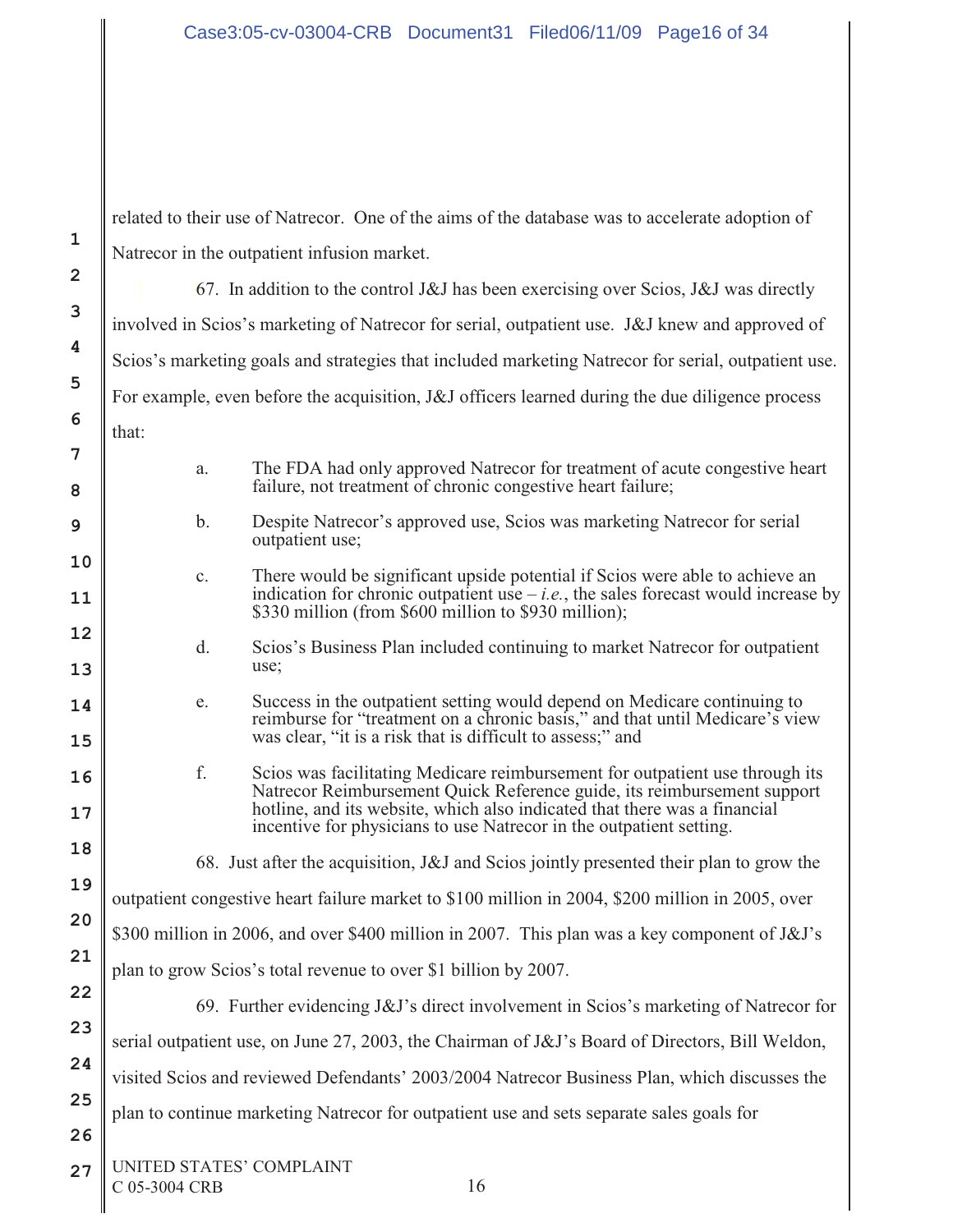"Outpatient" sales. Likewise, in March 2004, J&J Company Group Chairman Joe Scodari reviewed and approved the 2004 Business Plan and Strategic Plan. The 2004 Business Plan: (a) discusses the plan to continue marketing Natrecor for outpatient use by "[e]stablish[ing] a growing prescriber and advocate base that will drive Natrecor as the preferred management strategy in the outpatient setting (increase monthly infusion revenue from \$3M to \$9.5M)"; (b) provides separate sales goals for "Acute CHF" sales and "Outpatient" sales, thereby differentiating outpatient infusions from the approved indication; and (c) estimates that there are 129,000 eligible outpatient patients who may use 17 vials of Natrecor each, as opposed to 2.6 vials for each eligible "Acute CHF" patient. The 2004 Strategic plan likewise discusses: (a) Scios's "Development Strategy for Natrecor for the Chronic Intermittent Outpatient Market;" (b) "Leveraging the Natrecor Platform" for Outpatient Chronic CHF; (c) "Improv[ing] infusion procedure payment rate in hospital outpatient department;" and (d) "Increas[ing] business acumen of treating physicians."

70. Defendants used numerous tactics to encourage health care providers to use Natrecor in CHF patients in outpatient clinics on a scheduled basis. Several examples follow.

71. Defendants encouraged health care providers to start outpatient infusion clinics that used Natrecor. For example, Defendants paid grant funds and provided other resources to health care providers to use in starting outpatient infusion clinics. Among other things, Scios provided health care professionals with its Heart Failure Clinic Marketing Resource Kit, which included, *inter alia,* form press releases for outpatient clinics to announce their activities, and other promotional materials. Scios also provided health care professionals with its Clinical Resource Compendium for the Heart Failure Clinic which, *inter alia*, provided contact information for existing outpatient clinics that used Natrecor, as well as for medical supply and equipment companies and reimbursement consultants. In late 2003, Kim Hillis, Scios's Director of Sales, directed sales management to utilize Defendants' Scientific Affairs Managers to help develop new Natrecor outpatient infusion clinics.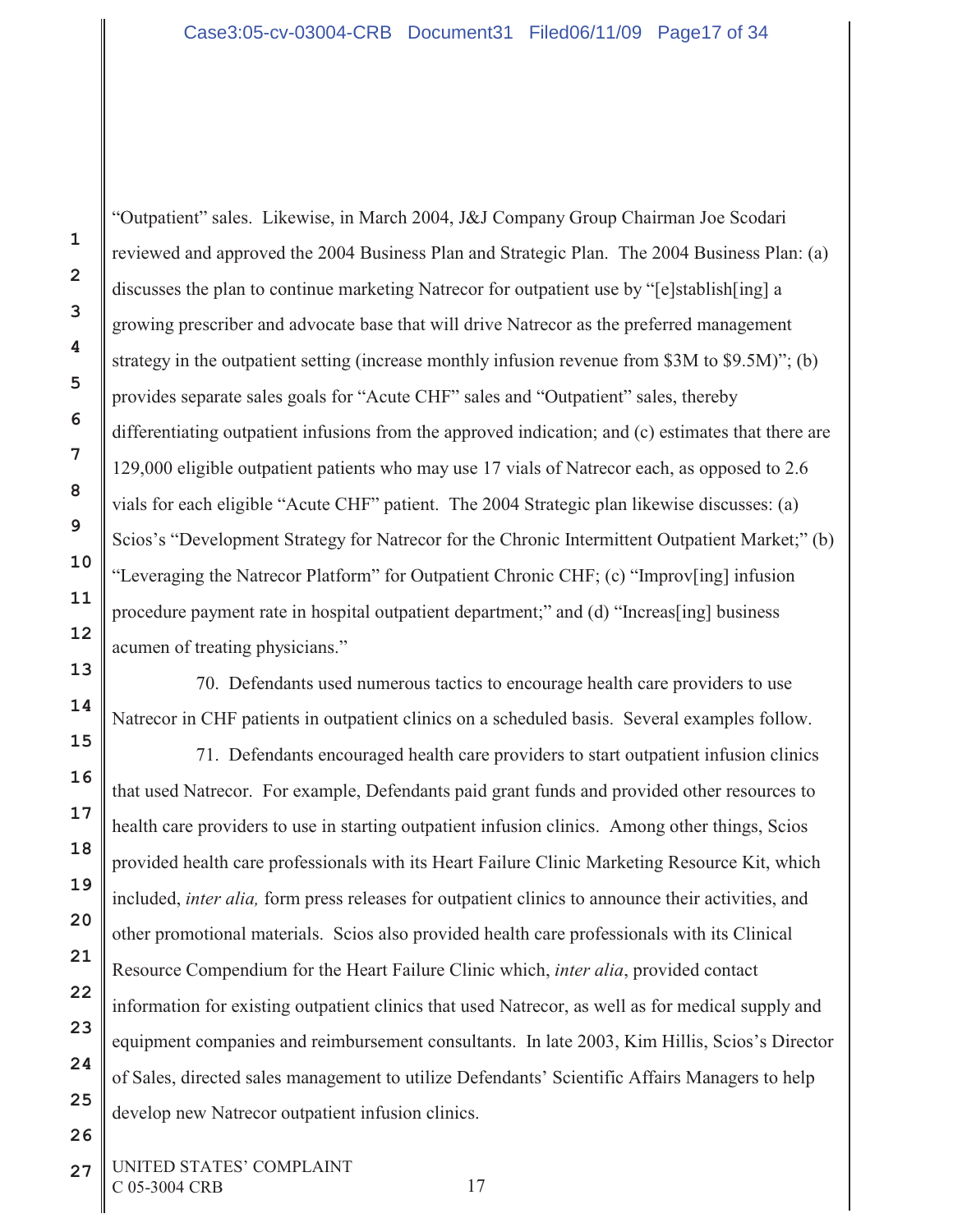72. Defendants' sales force visited existing outpatient infusion clinics that used a class of infusion cardiac drugs called inotropes, in an effort to encourage the clinics to administer Natrecor to their patients instead of inotropes. For example, on December 13, 2002, Director of Sales Hillis directed the sales force to "[t]arget existing outpatient infusion clinics using a high volume of inotropes." A breakout session at Scios's 2003 National Sales meeting trained the sales force to "flip" existing clinics to Natrecor use. Defendants implemented this plan. For example, Defendants got Owensboro Heart and Vascular clinic in Kentucky to transition numerous CHF patients from inotrope therapy to outpatient Natrecor infusions in part by funding this clinic to study the effects and benefits of such transitions. Owensboro Heart and Vascular subsequently submitted claims to Medicare totaling more than \$800,000 for serial, outpatient infusions of Natrecor. Defendants also used Owensboro Heart and Vascular's study to encourage other outpatient clinics to convert from inotropes to Natrecor.

73. A draft of the Natrecor 2003 Marketing Plan (reviewed by Scios CEO Brewer) stated that "[t]he sales force is identifying and targeting the 10 top outpatient infusion centers in each area business unit and will focus educational and informational programs on the safe and appropriate use of Natrecor in these centers during 2003."

74. Defendants' management trained the sales force to market for outpatient use because "that's where the money is," and trained the sales force to discuss "symptomatic" patients rather than using the word "acute" when selling Natrecor to the outpatient market. Management directed that one of the Scios sales force's objectives for 2002 was to expand the use of Natrecor in outpatient infusion centers. A January 2003 presentation by Scios Cardiovascular Specialist (sales representative) Luanne Morris entitled Outpatient Infusion Centers trained the Scios sales force to target hospital outpatient clinics and physicians' offices. In approximately late 2002 or early 2003, at a sales management meeting in Dallas, management was told to direct the sales representatives to "[a]ggressively pursue business" in the outpatient infusion market. During a sales representative training session in February 2004, Defendants

**27** UNITED STATES' COMPLAINT C 05-3004 CRB 18

**1**

**2**

**3**

**4**

**5**

**6**

**7**

**8**

**9**

**10**

**11**

**12**

**13**

**14**

**15**

**16**

**17**

**18**

**19**

**20**

**21**

**22**

**23**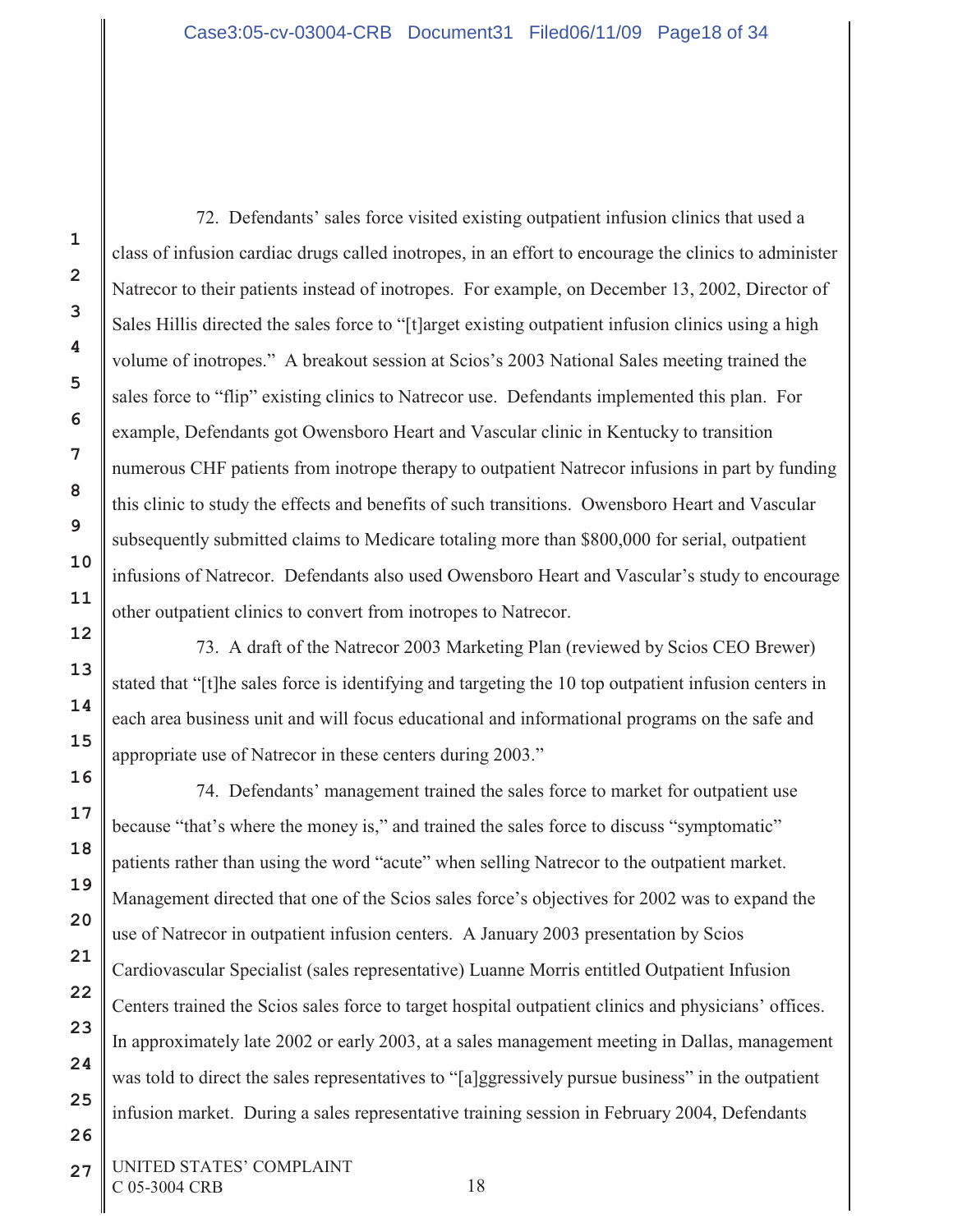discussed separate sales goals for "Acute CHF" sales, and "Outpatient" sales, and their plan to continue marketing Natrecor for outpatient use by "establish[ing] a growing prescriber and advocate base that will drive Natrecor as the preferred management strategy in the outpatient setting." They further instructed the sales force that the "Outpatient Market Development Strategy" was to maximize exposure to outpatient infusion data such as FUSION I, to increase the number of treaters through Centers of Excellence (discussed below), the ADHERE LM registry (discussed below), and FUSION II, and to maintain or improve the positive reimbursement environment through a reimbursement initiative with J&J.

75. Despite all of Defendants' efforts to market Natrecor for outpatient infusions, Defendants told the FDA in an April 11, 2005 letter that "Scios does not currently market Natercor in a manner that suggests that it should or should not be used specifically in the outpatient setting," and that "Scios's written policies and training materials emphasize the company's unambiguous policy that the promotion of serial or scheduled administration of Natrecor is not permitted."

#### **(2) Defendants' Payments to Health Care Professionals**

76. One of Defendants' Centers of Excellence (discussed below) was South Bay Cardiovascular Associates in West Islip, New York ("South Bay"). The Natrecor sales force received training on South Bay's outpatient use of Natrecor, including a presentation during the September 29 to October 3, 2003 sales training, during which the sales force was taught that Natrecor "can be safely and effectively used on an intermittent basis." From 2003 to 2005, Defendants paid over \$100,000 to a nurse at South Bay. This nurse made promotional speeches relating to the outpatient use of Natrecor; she trained other health care providers on the outpatient use of Natrecor; and her name appears as author on various publications relating to the outpatient use of Natrecor, including, *inter alia, "*Nesiritide in an Outpatient Infusion Clinic Setting - Case Studies of 17 patients," which was published in the Journal of Cardiac Failure in August 2002.

77. Defendants paid numerous other health care professionals who authored articles,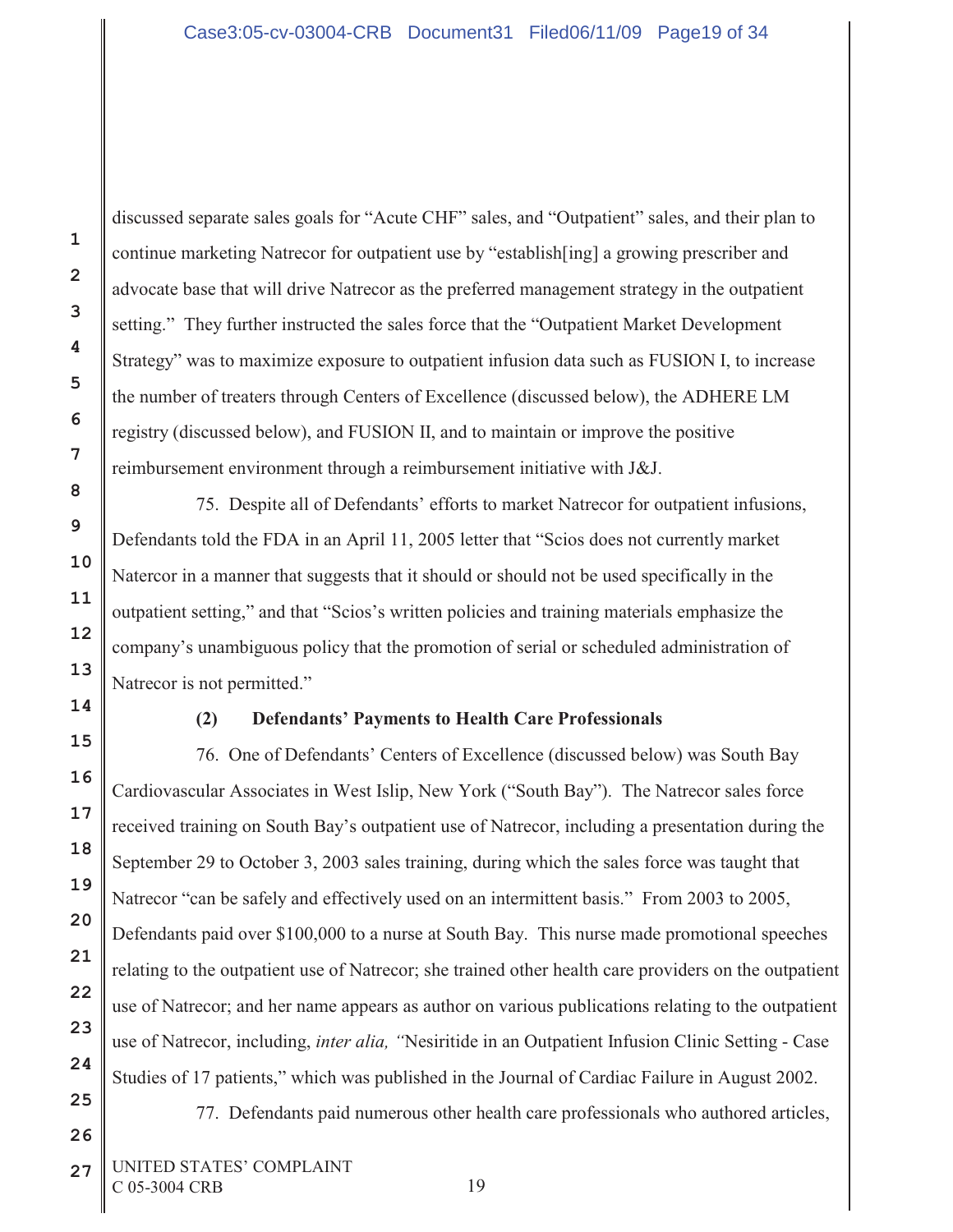made promotional speeches, and taught continuing medical education courses that promoted the outpatient use of Natrecor. Several examples follow.

78. From 2003 to 2005, Defendants paid a cardiologist at Hackensack University Medical Center over \$250,000. This doctor made speeches promoting the outpatient use of Natrecor, and was listed as author of articles on Natrecor, including at least two that were ghostwritten at Defendants' expense. For example, the doctor is listed as one of many authors in the article, "Safety and Feasibility of Using Serial Infusions of Nesiritide for Heart Failure in an Outpatient Setting (From the FUSION I Trial)."

79. On or about May 2004, defendants paid a \$500,000 grant to the University of Texas Southwestern Medical Center for a cardiology fellowship. A cardiologist at the University of Texas Southwestern Medical Center was a key proponent of Natrecor outpatient infusions, authoring articles and giving speeches that promoted the outpatient use of Natrecor. For example, at an Annual Scientific Meeting in Las Vegas in September 2003, this doctor disclosed he was a Scios consultant who had received honoraria, an educational grant, and research support from Scios, and then discussed FUSION I and using Natrecor in the outpatient setting for treating chronic decompensated heart failure patients.

80. From 2003 to 2005, a cardiologist and former Medical Director at the Midwest Heart Specialists received over \$160,000 from Scios, for speaking in favor of Natrecor, and the Midwest Heart Foundation, which is affiliated with Midwest Heart Specialists, received over \$250,000 in grant funds from Scios.

81. All of these healthcare providers promoted the outpatient use of Natrecor for serial infusions despite the lack of any scientific evidence to support the efficacy of such treatment.

**1**

**2**

**3**

**4**

**5**

**6**

**7**

**8**

**9**

**10**

**11**

**12**

**13**

**14**

**15**

**16**

**17**

**18**

**19**

**20**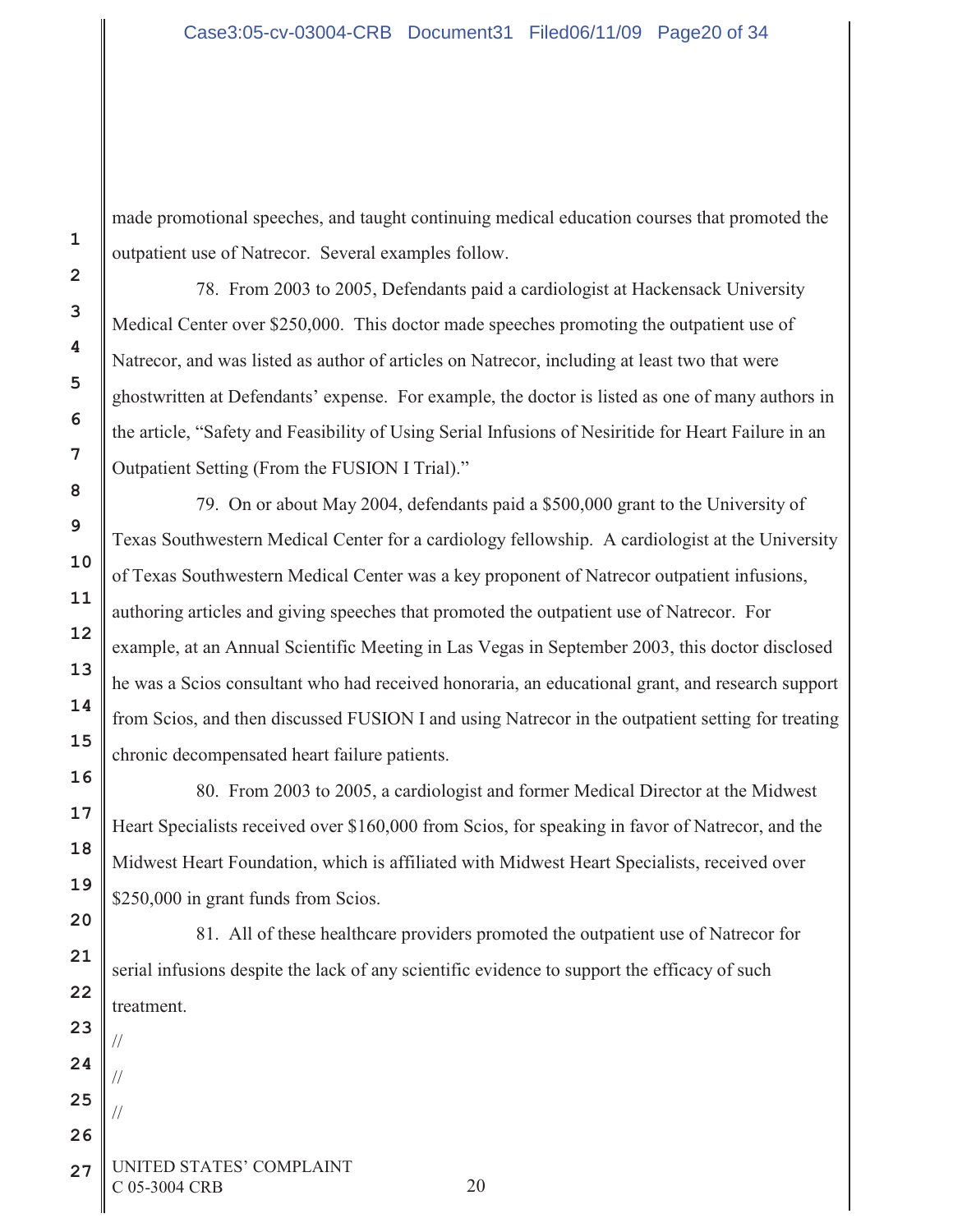### **(3) Defendants' Centers of Excellence Program**

82. Defendants also encouraged scheduled outpatient infusions of Natrecor through their Centers of Excellence (later renamed Commitment to Excellence) Program. Under this program, Defendants sent health care practitioners who were potentially interested in starting outpatient infusion clinics to existing outpatient clinics that used Natrecor, in order to observe and learn. For example, prior to opening their own outpatient clinics, doctors and nurses from New York and Rhode Island visited South Bay to meet with the South Bay nurse and see how the South Bay clinic operated. At least three of the doctors who met with the nurse and then opened their own outpatient clinic each subsequently submitted claims to Medicare totaling more than \$500,000 for serial, outpatient infusions of Natrecor. In a November 19, 2003 presentation to J&J officials, Scios officials acknowledged that Natrecor outpatient infusions were due in part to the Centers of Excellence program. In December 2003, Director of Sales Hillis included the Centers of Excellence program on a list of Scios's 2004 marketing programs for the outpatient market. Defendants' 2004 Business Plan for Natrecor called the Centers of Excellence program the primary tactic for achieving Scios's goal of doubling the number of outpatient clinics delivering more than 20 infusions of Natrecor per month. Defendants budgeted \$750,000 for this program in 2004.

83. During the same year that Defendants budgeted \$750,000 for the Centers of Excellence program in an effort to double the number of outpatient clinics delivering more than 20 infusions of Natrecor per month, Defendants provided the FDA with slides from an October 12, 2004 training presentation indicating that the sales force was being trained not to market Natrecor for scheduled infusions. The presentation, given by Scios's Senior Director, Health Care Compliance Director Naoko Fuji, stated that "we must not promote Natrecor for conditions requiring chronic, long-term or prophylactic therapy given that such promotion would not fall within the label indication currently approved for our drug."

**27** UNITED STATES' COMPLAINT C 05-3004 CRB 21

**1**

**2**

**3**

**4**

**5**

**6**

**7**

**8**

**9**

**10**

**11**

**12**

**13**

**14**

**15**

**16**

**17**

**18**

**19**

**20**

**21**

**22**

**23**

**24**

**25**

//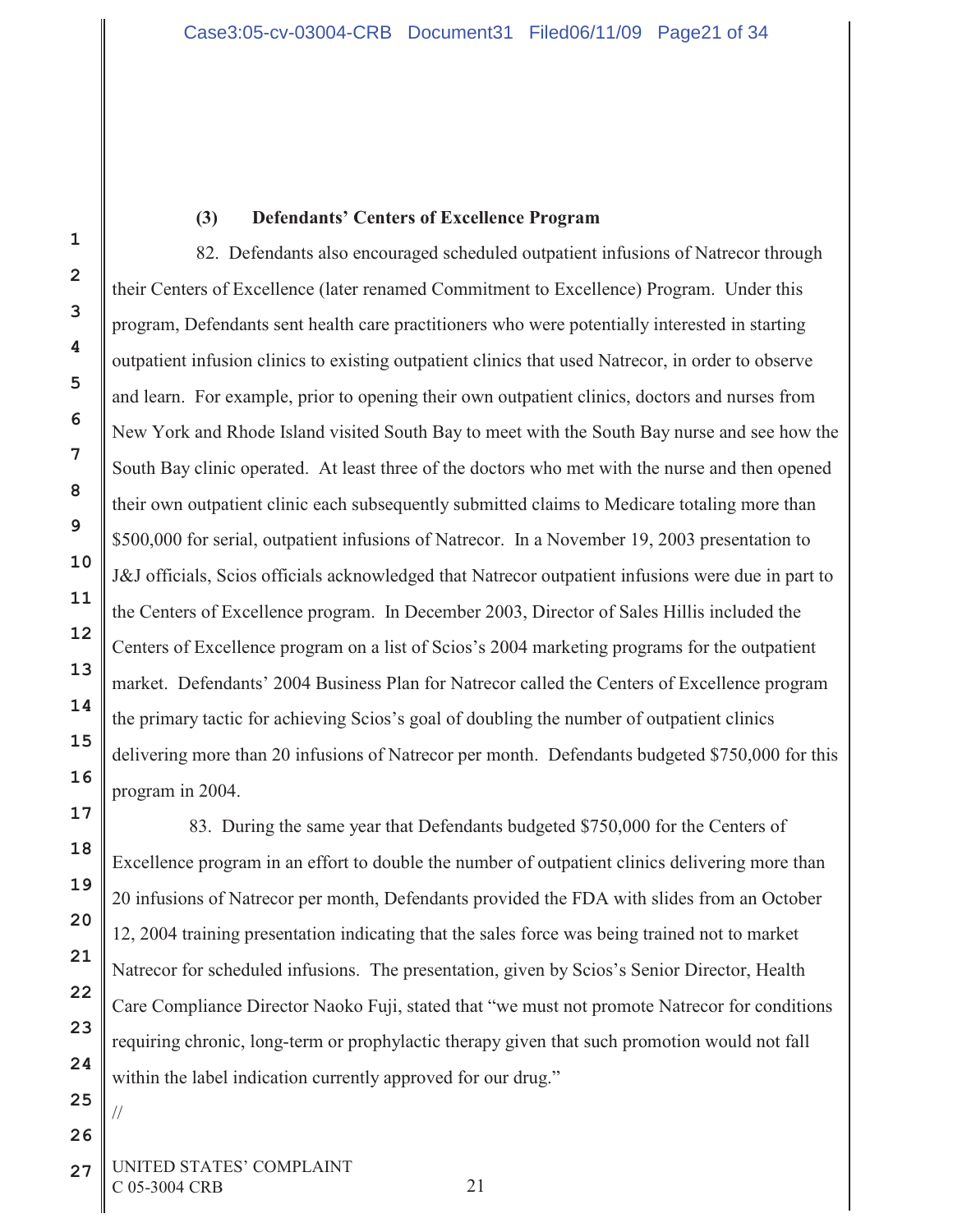### **(4) Defendants' Ghostwriting**

84. Beginning in 2003, Defendants hired a company called Ingenix to ghostwrite articles about Natrecor, including its outpatient use, and arranged to submit them for publication in journals. Ingenix wrote the articles and Defendants selected the doctors and nurses to place their names on the articles as "authors." The above-mentioned South Bay nurse and the cardiologist from the University of Texas Southwestern Medical Center, among many others, allowed Scios to use their names as "authors" of these ghostwritten articles. For example, Ingenix ghostwrote "Nesiritide in an Outpatient Infusion Clinic Setting - Experience in Treating 111 Patients for Up to 2 Years," ostensibly authored by the South Bay nurse and others; and "Potential Applications of Outpatient Nesiritide Infusions in Patients with Advanced Heart Failure and Concomitant Renal Insufficiency: Retrospective Results From the FUSION I Trial," ostensibly authored, *inter alia*, by the above-mentioned cardiologist.

**1**

**2**

**3**

**4**

**5**

**6**

**7**

**8**

**9**

**10**

**11**

**12**

**13**

**14**

**15**

**16**

**17**

**18**

**19**

**20**

**21**

**22**

**23**

**24**

**25**

**26**

## **(5) Defendants' Use Of CME To Promote Serial Outpatient Infusion**s

85. Rather than treating continuing medical education ("CME") as a non-promotional, educational endeavor, Scios included CME in its product marketing budget. For example, the 2002 budget included \$900,000 for continuing medical education and \$400,000 for continuing pharmacy education. Scios-sponsored CME included courses on outpatient infusions. For instance, in 2003, Scios sponsored a CME monograph entitled "Outpatient Management of Heart Failure: Program Development and Experience in Clinical Practice." The monograph included a Natrecor treatment algorithm. Copies of the monograph were provided to Defendants' sales force for distribution to health care professionals. In addition, Scios sponsored a web-based CME in 2003 entitled "Innovative Outpatient Treatment Options for the Decompensated Heart Failure Patient," whose speakers included the South Bay nurse and other health care professionals from outpatient clinics that used Natrecor. The sales force was provided with invitations to this course for distribution to customers. Scios had input into the content of CME through its ghostwriting company Ingenix and others. For example, Ingenix developed slide sets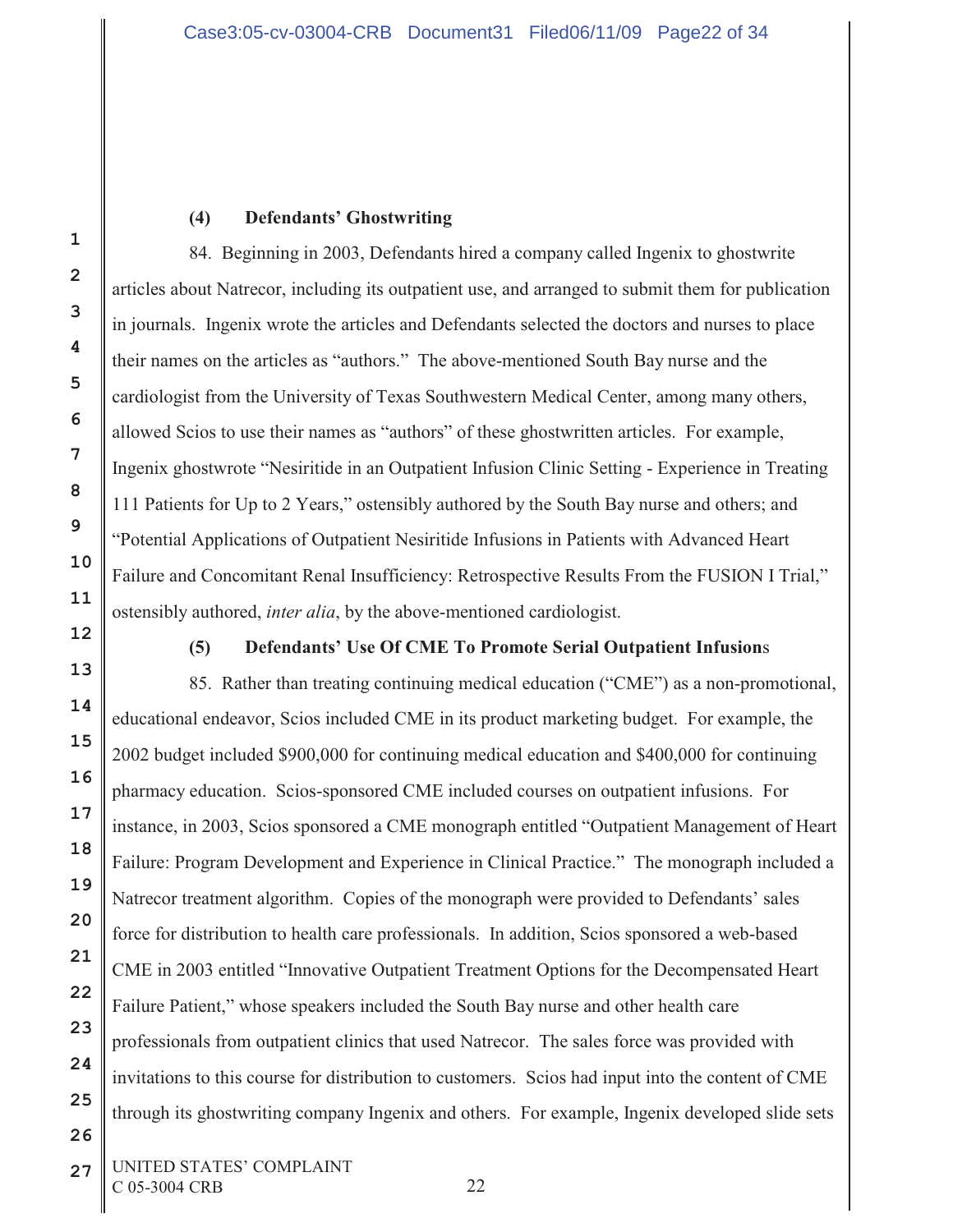for the Scios-funded INITIATE CME dinner programs and ghostwrote a CME monograph entitled "Strategies for Reducing Rehospitalization of HF Patients."

#### **(6) ADHERE Registry**

86. In 2001, Scios began a registry, called ADHERE, ostensibly to track treatment of CHF patients. In 2003, Scios created the ADHERE Longitudinal Module ("LM"), ostensibly "to gain a better understanding of patient outcomes and quality of care over time for patients with HF." ADHERE LM was directed at the outpatient population. One of Scios's true purposes in creating and sponsoring the ADHERE and ADHERE LM registries, however, was to utilize them as marketing tools. The registries provided Scios's sales force with a means of attracting the attention of doctors and nurses and starting a dialog about why they should use Natrecor. They also allowed Scios to gather and disseminate data it viewed as favorable regarding Natrecor, including outpatient Natrecor infusions. In addition, Scios held ADHERE meetings and ADHERE LM meetings at lavish hotels as a way to pay for doctors to take trips to desirable cities to attend presentations on the outpatient use of Natrecor. For example, the ADHERE LM kick-off meeting was held in May 2003 at the Ritz-Carlton in Washington, D.C. After these expensive meetings, Scios would assess its return on investment – the Natrecor sales generated as a result of the meetings.

87. Numerous documents authored by Defendants' employees refer to ADHERE's true purpose as a marketing tool. For example, at Scios's April 2002 National Sales Meeting, Associate Product Director Mark Rohman referred to ADHERE as the marketing program from which Scios would deliver the Natrecor message. In June 2002, Scios's Vice President of Medical Affairs, Darlene Horton, called a meeting with Scios Marketing and ADHERE management to discuss "the various marketing tactics related to the Registry." Scios Chief Executive Officer Richard Brewer's handwritten notes of his November 19, 2002 meeting with Scios Marketing Director George Mahaffey stated, *inter alia*, "Registry as a key to dominate this market."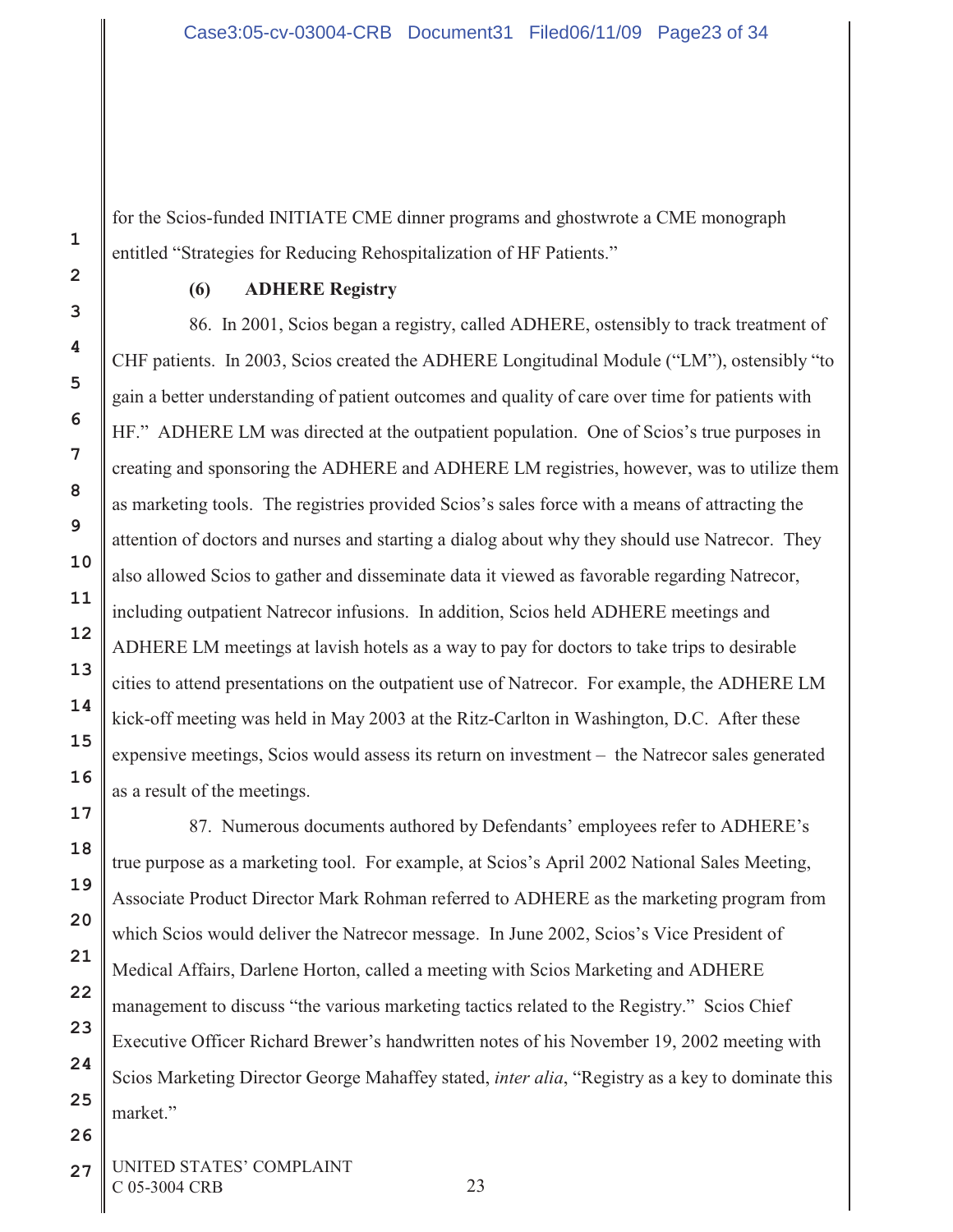88. A draft of the Natrecor 2003 Marketing Plan (reviewed by Brewer) stated that "[t]he ADHERE Registry is conducted to support the commercial operation." A draft of the Natrecor 2003 Business Plan (reviewed by Brewer) stated that "[t]he ultimate long-term goal of the ADHERE Registry includes supporting the key messages and demonstrating value of Natrecor treatment in several areas," and "[i]t is essential that the ADHERE database include large numbers of Natrecor patients to statistically prove positive effects." That document further stated that "[t]he ADHERE Registry is conducted to support the commercial operation. The registry must provide data, information and programs to increase effectiveness of the sales force and to further elevate the image of Scios in the heart failure community." A February 5, 2003 Scios document entitled "Promotional Tactics: Executive Summary" stated that "[s]ales data show a direct relationship between regional ADHERE meetings and regional sales gains."

89. J&J knew of, and approved, Scios's utilization of ADHERE for marketing purposes. For example, a presentation on Defendant's 2004 Natrecor Business Plan, given in July 2003 to J&J corporate officials by Scios's Vice President of Sales and Marketing Randy St. Laurent and Scios's Marketing Director George Mahaffey stated that "ADHERE is the foundation" for "2004 - year of extreme growth."

90. Similarly, Defendants' 2004 Natrecor Business Plan listed ADHERE LM and its meetings under "Outpatient Management Market - Business Driver - Number of Treaters." A February 5, 2003 Scios document entitled "Promotional Tactics: Executive Summary" stated that 18% of the promotional budget for outpatient infusion "has been ear-marked for the ADHERE LM kick-off meeting, advisory boards, and the Centers of Excellence Program." At Scios's April 2002 National Sales Meeting, Scios Marketing Director George Mahaffey referred to ADHERE LM as a phenomenal marketing tool. ADHERE LM was listed under "Outpatient Marketing Overview" in a presentation at Scios's July 19, 2002 Natrecor Outpatient Infusion Advisory Board meeting. At Scios's April 2004 National Sales Meeting, Clinical Registries Manager Patty Hynes discussed how ADHERE LM meetings led to an increase in Natrecor sales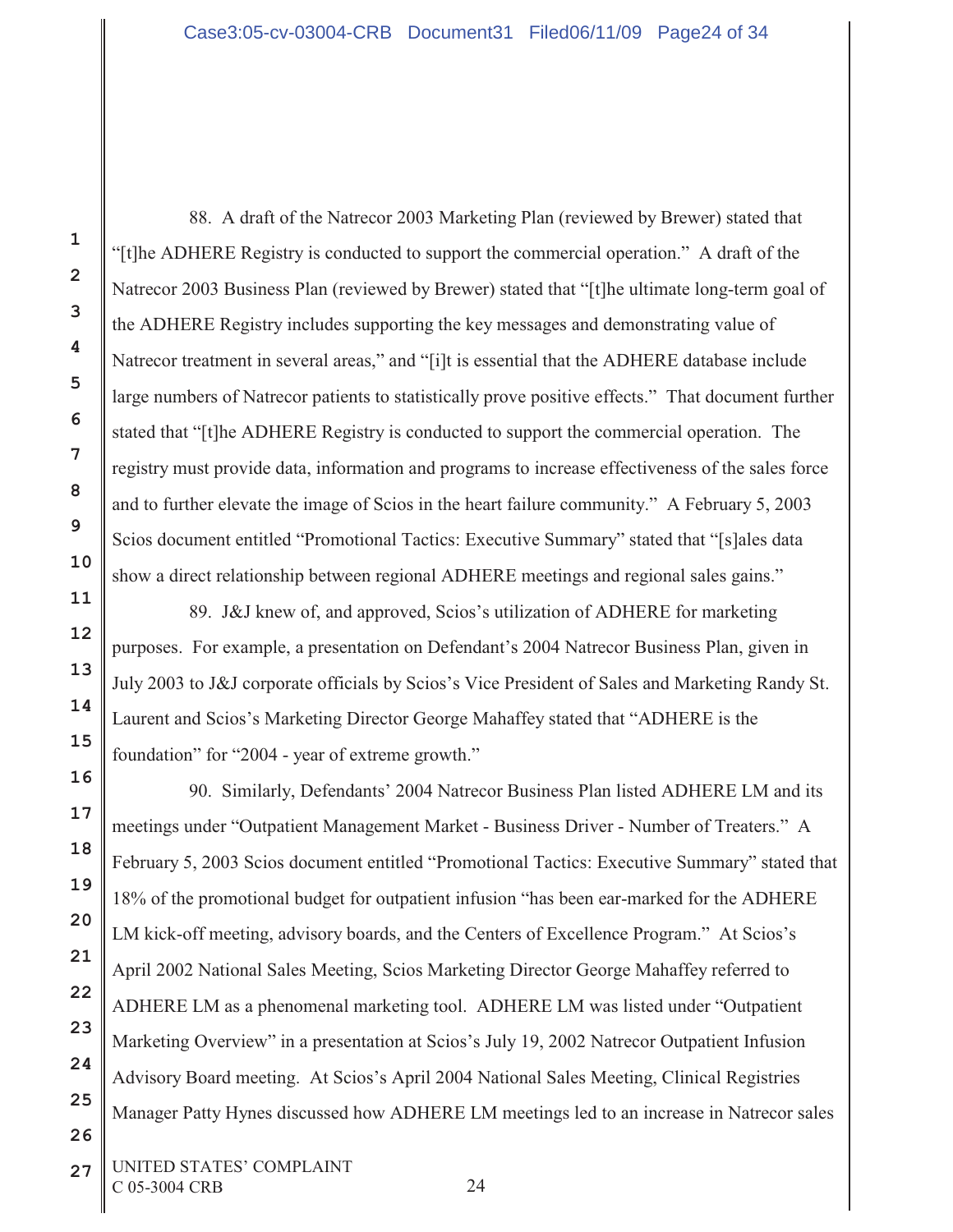for outpatient infusions.

## **(7) Reimbursement**

91. Defendants knew that Medicare paid for the vast bulk of Natrecor used in the United States, including scheduled outpatient infusions. A presentation at the August 2001 Natrecor launch National Sales Meeting by Scios Vice President of Sales and Marketing Tom Feldman noted that "[o]ver 80% of the CHF patient population is over 65 years old."That same presentation noted that Medicare paid for 72.98% of the claims for CHF diagnosis code (ICD-9) 428.0, and stated that CHF is the "[s]ingle largest expense for Medicare." A presentation at Scios's July 19, 2002 Natrecor Outpatient Infusion Advisory Board meeting noted that reimbursement for outpatient infusions was from Medicare Part B. In a November 19, 2003 presentation to J&J officials, Scios officials stated that "CHF is [the] most significant Medicare healthcare cost burden." Defendants' January 31 to February 4, 2005 training for the Natrecor sales force stated that "Medicare is the primary payer for NATRECOR. Based on various claims analyses, we estimate that Medicare is the payer for 75% - 80% of NATRECOR used in the inpatient and outpatient settings."

92. Scios knew, even prior to the FDA's August 2001 approval of Natrecor, that Medicare reimbursement was key to physicians' decisions to use Natrecor in the outpatient setting.

93. Outpatient Reimbursement was listed under "Outpatient Marketing Overview" in a presentation at Scios's July 19, 2002 Natrecor Outpatient Infusion Advisory Board meeting. Defendants' March 2004 ADHERE Investigator Meeting likewise included a presentation on "Reimbursement Challenges and Opportunities in the Outpatient Management of Heart Failure."

94. Defendants established a reimbursement team, headed by Christopher Panarites, to handle reimbursement issues and the Medicare Contractors' local coverage determinations ("LCDs") regarding Natrecor. The main objective of Mr. Panarites's job was to maintain

27 UNITED STATES' COMPLAINT C 05-3004 CRB 25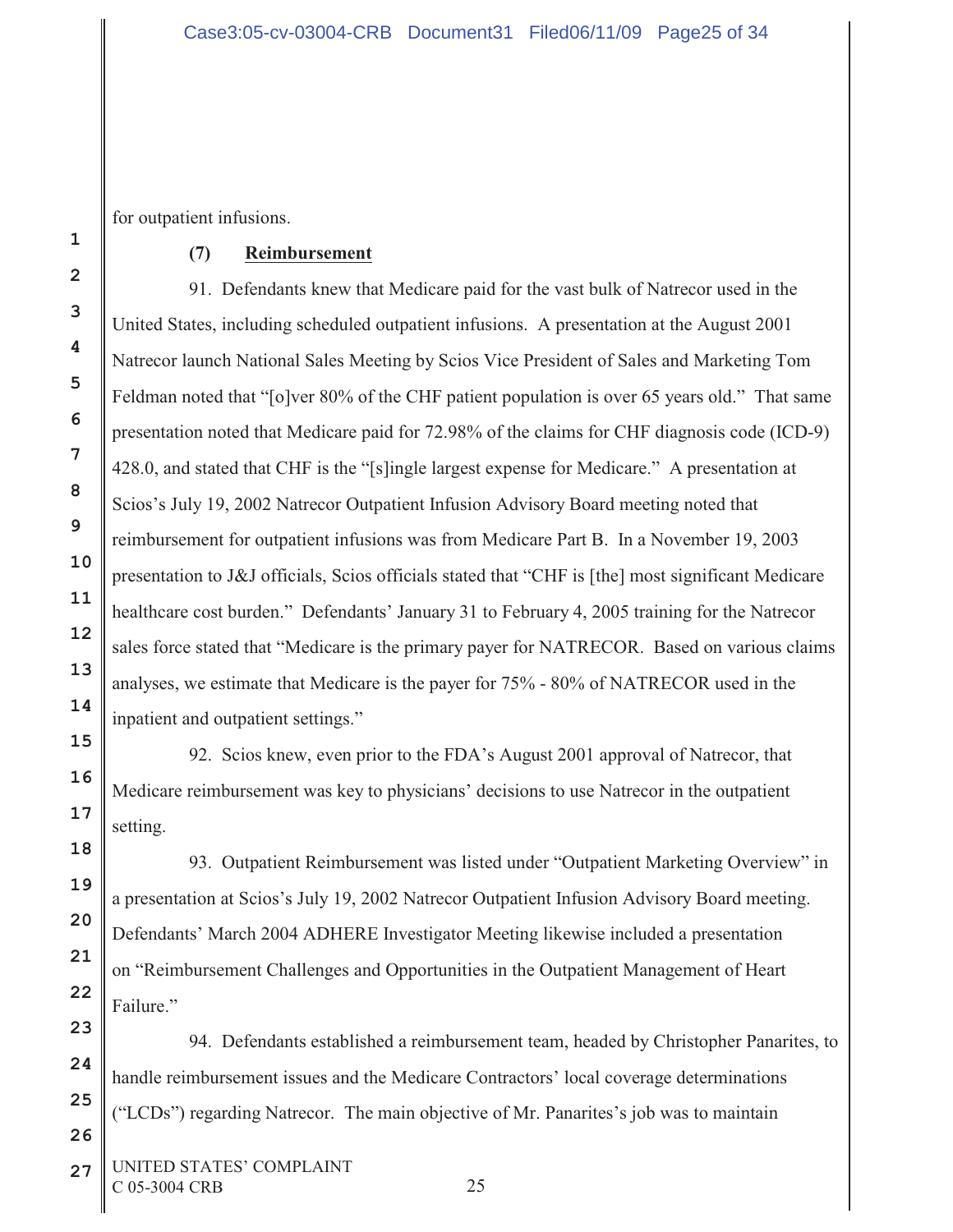**18**

**19**

**20**

**21**

**22**

//

//

//

//

**23**

**24**

**25**

**26**

unrestricted access to Natrecor in the outpatient setting.

95. Defendants contracted with a consultant, the Lash Group, to develop reimbursement guides that instructed health care professionals, in great detail, how to bill Medicare for outpatient infusions of Natrecor. While the guide provided limited information on billing for inpatient infusions, the vast majority of the guide, which was updated annually, covered billing in the hospital outpatient and physician office settings. The guide included, for example, detailed billing codes for the outpatient settings; instructions on how to complete claim forms and appeal denied claims; sample letters of medical necessity and appeals; and sample claim forms. The Defendants provided their Natrecor sales representatives with these reimbursement guides to distribute to Natrecor providers in the outpatient setting. The sales force also had laminated "Natrecor (nesiritide) Hospital Outpatient Reimbursement Quick Reference" and "Natrecor (nesiritide) Physician Office Reimbursement Quick Reference" handouts that showed health care professionals how to fill out a Medicare claim form for outpatient Natrecor infusions.

96. Defendants also provided a hotline number (staffed by the Lash Group) for health care professionals to call with Natrecor reimbursement questions. One of Scios's written sales aids from February 2002 instructed sales representatives to refer physicians to the reimbursement hotline if they needed assistance with outpatient reimbursement, noting that "[t]o imply or recommend reimbursement for off-label product uses (home health, intermittent usage) is considered Medicare Fraud and is punished severely."

97. At Scios's expense, the Lash Group also assisted providers through the Medicare appeal process for denied claims for payment.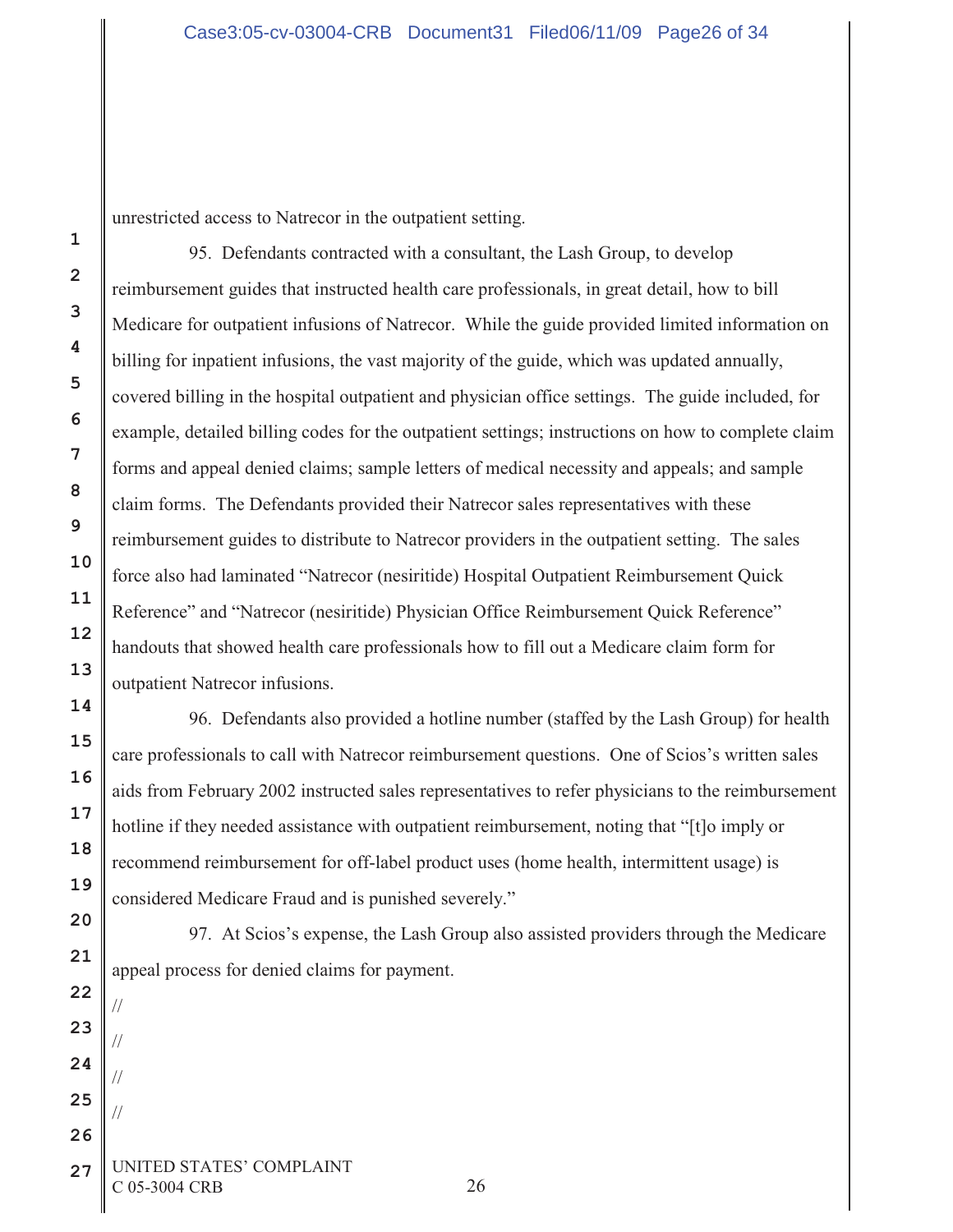# **F. Increased Concerns About Natrecor**

98. In the years after the drug's launch, concerns about the drug's safety increased. In early 2005, two articles were published in prominent medical journals relating to concerns of the renal and mortality effects of the drug.<sup>1</sup>

99. In response, Scios and J&J convened a panel of ten prominent cardiologists to review the safety and efficacy of Natrecor and issue recommendations about further clinical studies of the drug. Dr. Eugene Braunwald of Harvard Medical School and Brigham and Women's Hospital was the panel's Chairman, and it was known as "the Braunwald Panel." Scios provided the panel with its clinical data and requested that it issue recommendations regarding the use of Natrecor.

100. On June 13, 2005, the Braunwald Panel issued its report to Defendants. The Panel recommended that Scios should proceed with its current clinical trial program, including FUSION II, but also recommended that Scios conduct an additional trial to assess the effect of Natrecor on survivability because the evidence was insufficient and inconclusive regarding the long-term safety of Natrecor.

101. With respect to the outpatient use of Natrecor, the panel further recommended that the use of Natrecor be limited strictly to patients presenting to the hospital with acutely decompensated congestive heart failure who have dyspnea at rest (*i.e.,* the type of patients involved in the VMAC study). The panel further found that, because of the insufficiency of the evidence, Natrecor should not be used for, *inter alia*, intermittent outpatient infusions or scheduled repetitive use.

102. Upon receiving the Braunwald Panel's report, Scios's Senior Vice President of

<sup>1</sup> See Sackner-Bernstein JD, *et al.*, Short-term Risk of Death After Treatment With Nesiritide for Decompensated Heart Failure: A Pooled Analysis of Randomized Controlled Trials, 293 JAMA 1900 (2005); Sackner-Bernstein JD, *et al.*, Risk of Worsening Renal Function With Nesiritide in Patients With Acutely Decompensated Heart Failure, 111 Circulation 1487  $(2005).$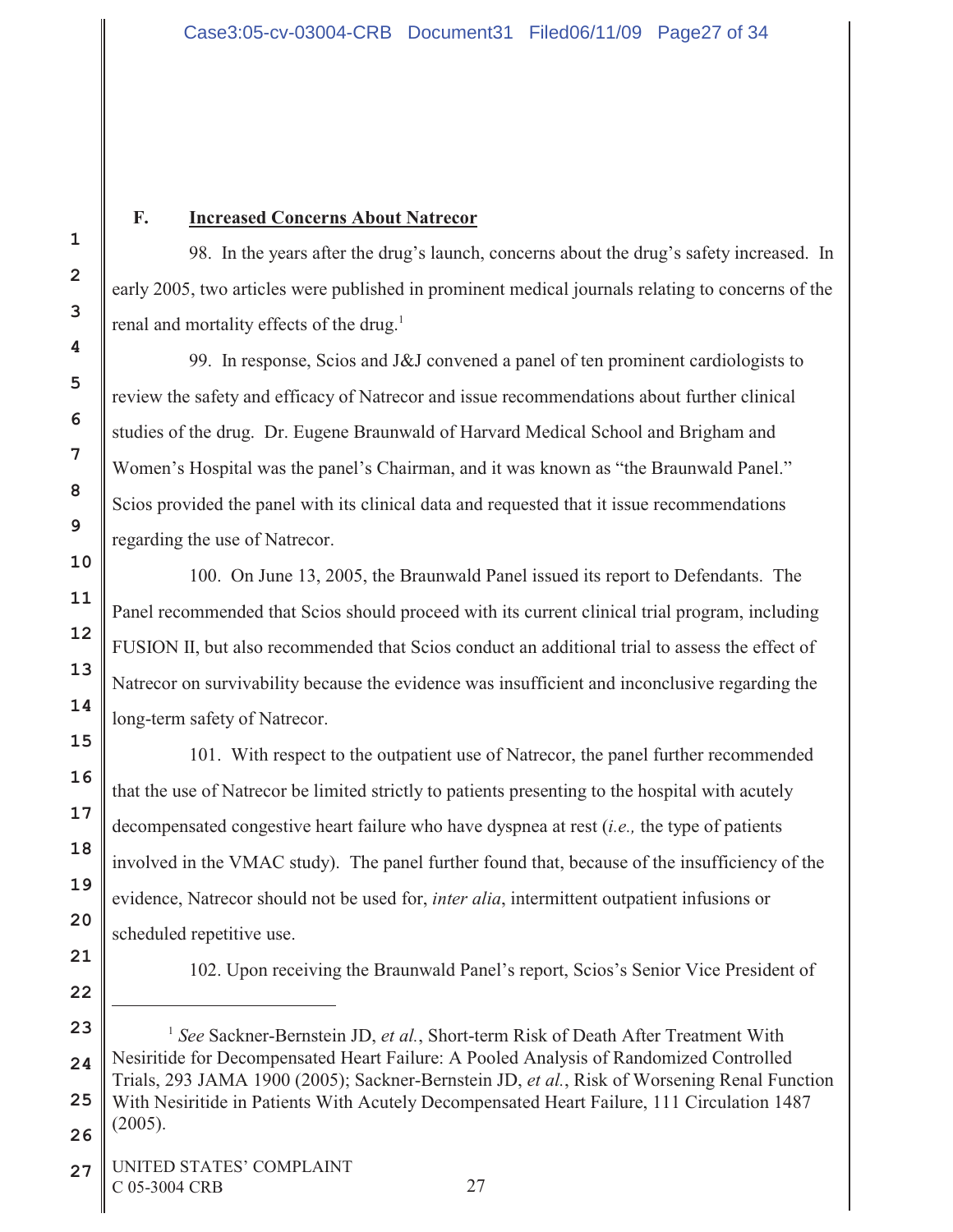Medical Affairs, Darlene Horton, sent a Dear Healthcare Provider letter to healthcare providers (dated July 13, 2005) that admitted that FUSION I "was not powered to adequately assess the effectiveness or safety of serial infusions of Natrecor." And, despite Scios representing otherwise in its marketing of Natrecor, Dr. Horton further stated that "[t]he size of the study, its design, and its findings provide an inadequate basis to recommend the routine use of intermittent, serial, or scheduled repetitive infusions of Natrecor."

103. J&J orchestrated and controlled Scios's response to the Panel's criticism of Natrecor's use in the outpatient setting and recommendation, *inter alia*, that the drug be used strictly in the inpatient setting. For example, the day the Braunwald Panel issued its report to Scios, J&J executives prepared a response to the Braunwald Panel's recommendations.

104. On July 20, 2005, Dr. Braunwald sent a letter to Dr. Randall Kaye, Scios's Vice President of Medical Affairs, stating that "members of the Natrecor Advisory Panel have been disturbed by what we consider to be significant omissions and lack of clarity in Scios'[s] efforts to comply with the Panel's recommendations." On July 28, 2005, J&J Worldwide Chairman and Division Chairman of the Board, Joe Scodari, instituted a communications team comprised mostly of J&J employees to oversee the response to the Braunwald Panel's recommendations and all communications about Natrecor. Joe Scodari further ordered and participated in the team's weekly conference calls, and instructed Scios's President and CEO to "ensure a review on the *return* to promoting the on-label outpatient use (acute) is conducted" in Scios's 2006 Strategic Plan (emphasis added).

# **G. Noncoverage of the Off-Label Infusions by the Federal Health Care Programs A. Medicare**

105. During the period from 2002 through 2007, serial, scheduled outpatient infusions of Natrecor were not eligible for payment by Medicare because this off-label use was neither "reasonable and necessary," nor "medically accepted." The off-label use was not supported by any major drug compendia, authoritative medical literature, and/or accepted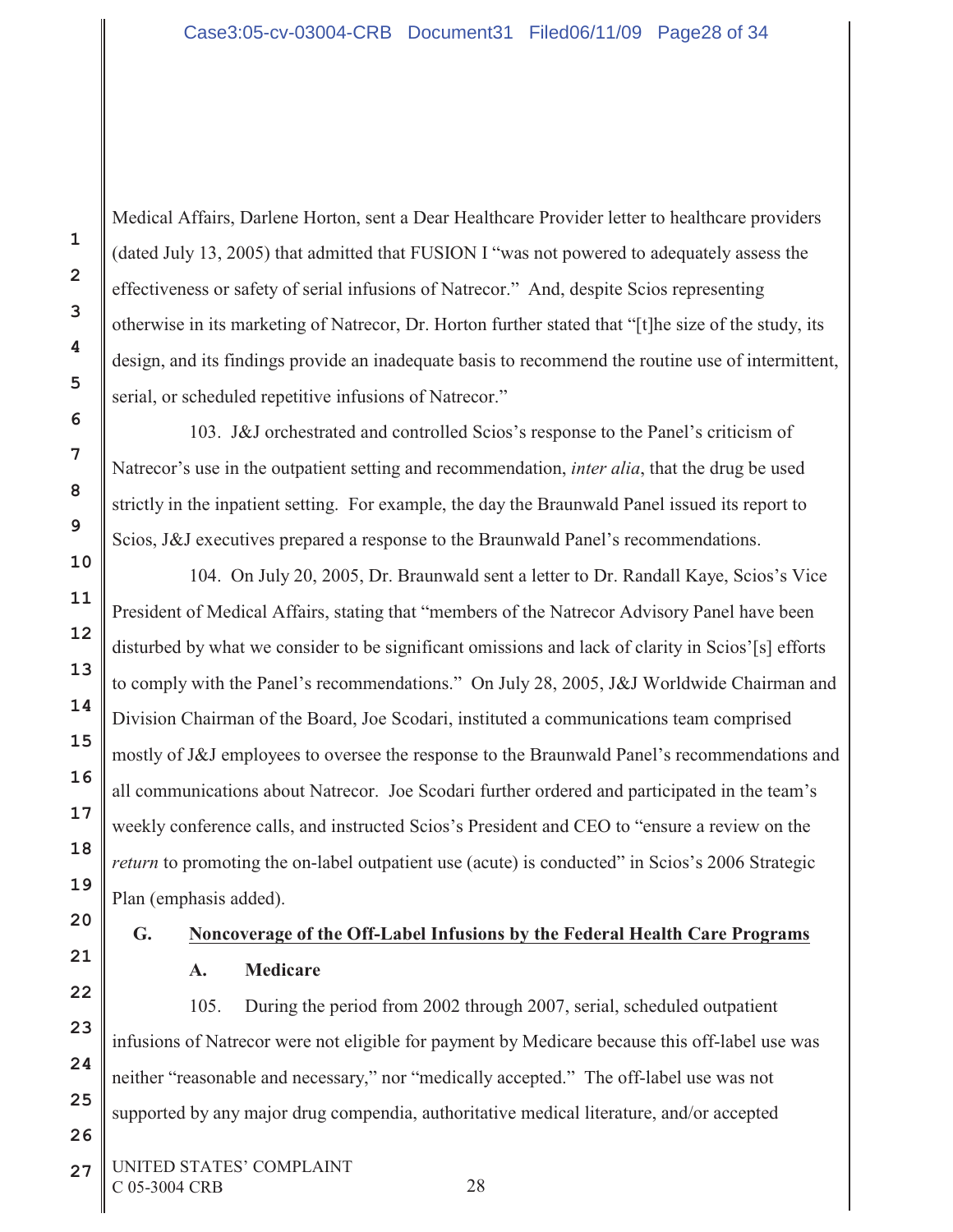standards of practice. Indeed, the use was not supported by *any* credible study showing that the serial outpatient infusions were effective.

106. In 2004 and 2005, Scios, without any scientific support for the efficacy of the serial infusions, urged Medicare Contractors to cover serial outpatient infusions. For example, Scios routinely touted both the safety and alleged efficacy results of the limited FUSION I study to the Medicare Contractors in an effort to support coverage. Five Medicare Contractors (three in the New York region) issued Local Coverage Determinations ("LCDs") allowing limited coverage for the outpatient serial use of Natrecor; two of these Medicare Contractors (outside of the New York region) reversed the LCDs after the issuance of the Braunwald Panel report. A number of other Medicare Contractors specifically denied coverage for this use.

107. On May 17, 2005, a group of Medicare Contractors' Directors, including two who allowed the limited coverage, submitted a formal request to CMS for a National Coverage Determination ("NCD") on Natrecor, noting that "the specific reason for our NCD request focuses on the 'off-label' use of intravenous Nesiritide," *i.e.,* "intravenous Nesiritide in chronic CHF and maintenance therapy." The request further noted that despite the fact FUSION I did not evaluate the clinical efficacy and long-term outcomes of Natrecor in the chronic CHF population, "the results of the FUSION I Trial have been extrapolated to expand the utilization of Nesiritide to chronic CHF and maintenance therapy in the outpatient setting."

108. In response to this NCD request, CMS conducted an exhaustive review of the available research allegedly supporting the outpatient use of Natrecor for CHF and subsequently issued an NCD in March 2006, denying Medicare coverage for this off-label use. In the NCD, CMS explained:

Much of the reported research on the use of nesiritide for the intermittent treatment of chronic heart failure appears in abstracts and has not yet been published as full peer-reviewed journal articles. In general, abstracts do not provide sufficient information for us to evaluate the strength of the reported findings critically. As such, these abstracts do not constitute strong evidence and are given less weight than other evidence. The published articles [including the article published on FUSION I] supporting the off-label use of nesiritide for chronic heart failure are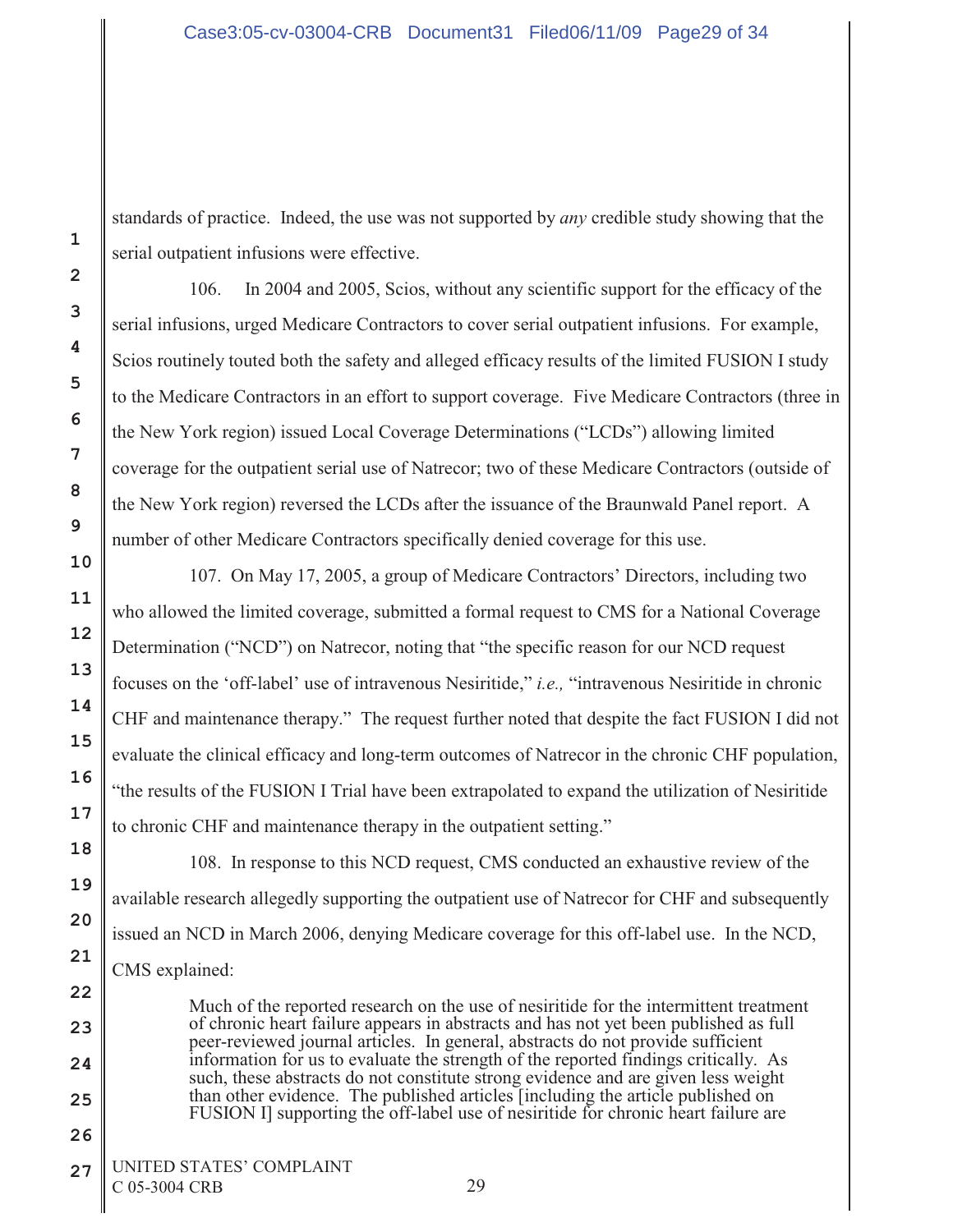hampered by methodological shortcomings, including small sample size and the lack of long term outcome data.

109. CMS concluded that "[t]hese weaknesses, along with the incidence of renal dysfunction, the increased incidence of mortality, and the findings and recommendations of the Nesiritide Advisory Panel create substantial concerns about the net health outcomes associated with the use of this drug for chronic heart failure. . . . CMS has determined that there is sufficient evidence to conclude that the use of nesiritide for the treatment of chronic heart failure is not reasonable and necessary for Medicare beneficiaries in any setting."

110. Thus, CMS confirmed that the serial, scheduled off-label infusions of Natrecor do not meet the coverage requirements of Medicare.

**1**

**2**

**3**

**4**

**5**

**6**

**7**

**8**

**9**

**10**

**11**

**12**

**18**

**19**

**20**

**21**

**23**

**26**

### **B. TRICARE and FEHBP**

111. During the periods from 2002 through 2007, serial, scheduled Natrecor infusions also were not eligible for payment by TRICARE or FEHBP.

**13 14 15** 112. TRICARE did not cover this off-label use because the use was not proven medically necessary and safe and effective by medical literature, national organizations, or technology assessment bodies.

**16 17** 113. The FEHBP did not cover this off-label use because the use was not medically necessary.

**VII. FALSE CLAIMS**

## **A. Medicare**

**22** 114. During the period from 2002 through 2007, Defendants, through their unlawful conduct discussed in Paragraphs 1 through 113 above, caused over 4,000 health care providers to submit over 157,641 claims to Medicare for serial, outpatient Natrecor infusions and ancillary services. The claims are false because the off-label use is not covered.

**24 25** 115. In order to protect patient confidentiality, rather than listing the false claims in this Complaint, the United States has provided Defendants with a database listing each false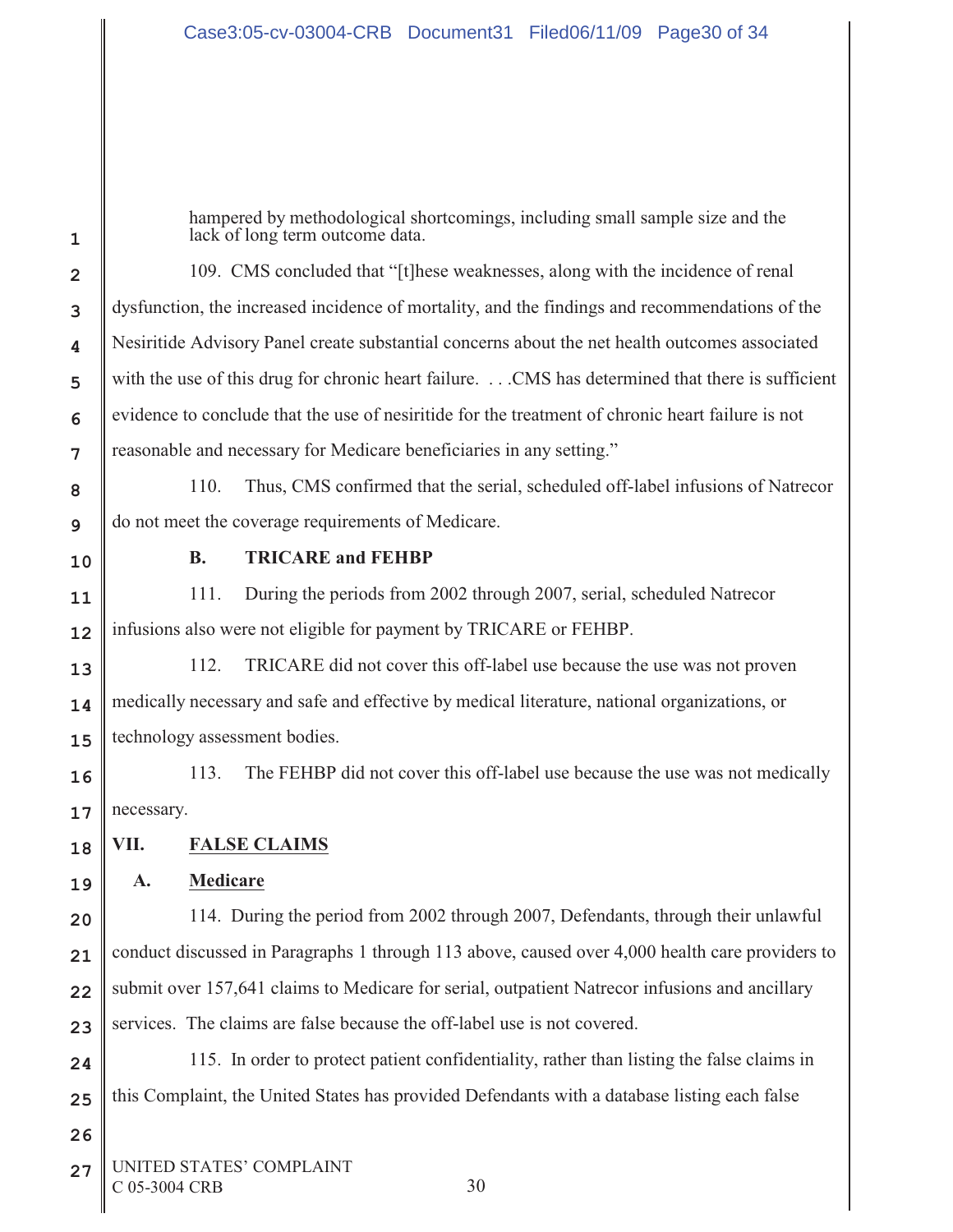claim for serial, outpatient infusions and ancillary services they caused to be submitted during the period from 2002 through 2007.

116. By way of example, Defendants caused the following health care providers to submit claims to Medicare for non-covered serial, outpatient infusions of Natrecor for which Medicare paid the following total amounts:

| South Bay Cardiovascular Associates | \$3,101,745 |
|-------------------------------------|-------------|
| Desert Valley Medical Group         | \$1,680,317 |
| Heart Center of Sarasota            | \$1,527,159 |
| <b>Amityville Heart Center</b>      | \$1,447,691 |
| Louisiana Heart Center              | \$1,162,866 |
| The Heart Institute of Brownsville  | \$1,159,214 |
| <b>Coast Cardiology Center</b>      | \$1,114,592 |
| <b>Harbor Medical Associates</b>    | \$1,077,776 |

117. One or more of the doctors and nurses at each of these health care providers were affiliated with Defendants in that they were paid speakers or recipients of grant funds from Defendants; participated in the ADHERE LM registry, the Centers of Excellence program, or the FUSION II study; attended Scios-sponsored marketing programs such as ADHERE and ADHERE LM meetings, CME seminars, and other meetings discussing the serial, outpatient use of Natrecor; and/or started using Natrecor in the outpatient setting after receiving information from Scios's sales force about the serial, outpatient use of Natrecor, how to set up an outpatient clinic for such use, or how to obtain Medicare reimbursement for such use.

118. For instance, South Bay Cardiovascular Associates, Desert Valley Medical Group, Louisiana Heart Center, The Heart Institute of Brownsville, and Harbor Medical Associates all participated in Defendants' ADHERE LM registry and/or employed a doctor or nurse who attended one or more ADHERE LM meetings. South Bay Cardiovascular Associates, Desert Valley Medical Group, Heart Center of Sarasota, and Coast Cardiology Center all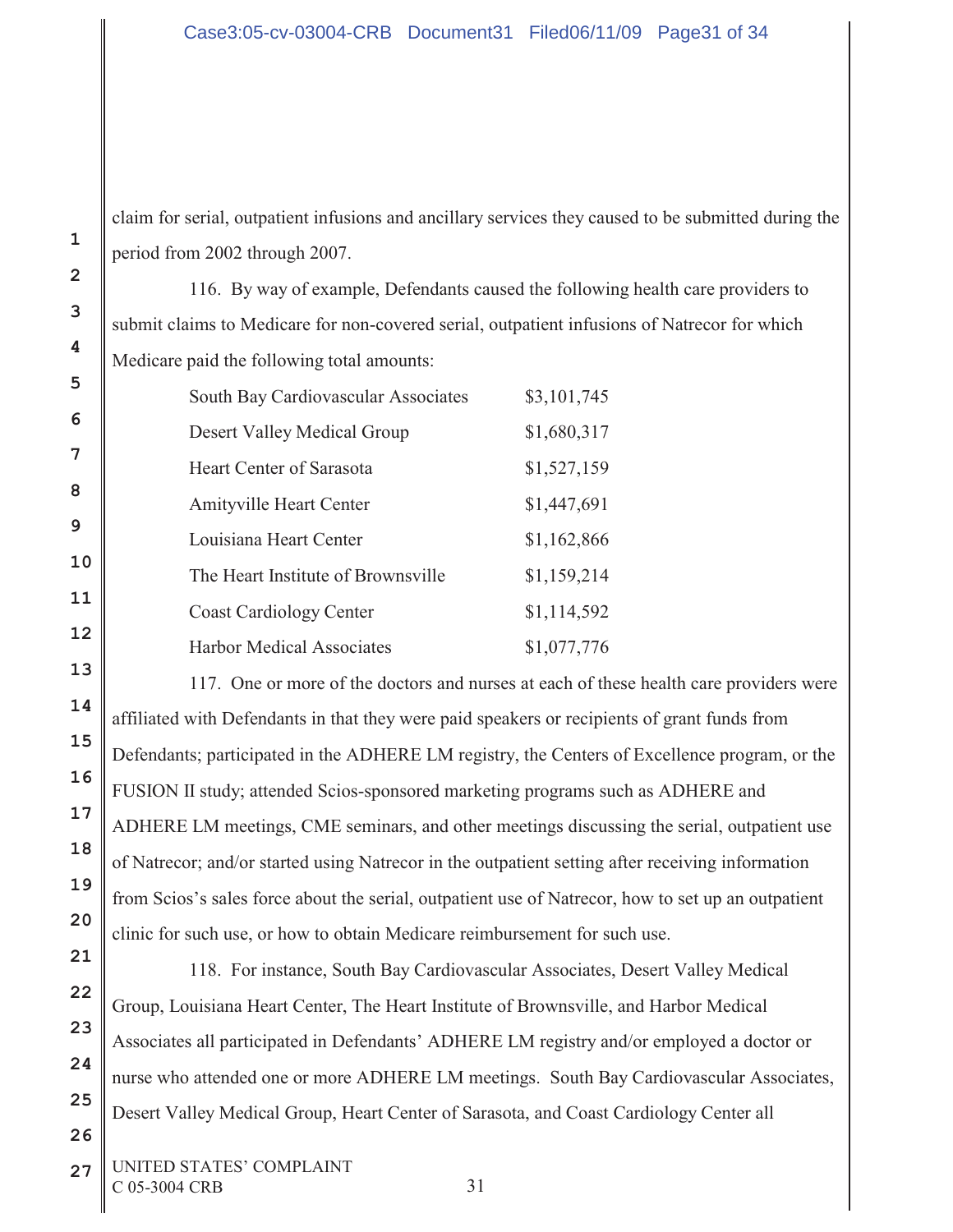employed a doctor or nurse whom Defendants paid to speak about Natrecor. For example, as explained above, Defendants paid the South Bay nurse over \$100,000 for the promotional speeches and training she provided on the outpatient use of Natrecor. This nurse in turn "share[d] her data and experience in the OP market" with "target audiences" that included the doctor and nurse at the Heart Center of Sarasota and numerous other health care providers. In 2004, Defendants praised the sales representative responsible for marketing Natrecor to Amityville Heart Center for becoming a "true consultant" and "true business partner" with a doctor at this outpatient clinic.

## **B. Damages to Other Federal Programs**

# **(1) TRICARE**

119. During the period from 2002 through 2007, Defendants, through their unlawful conduct discussed in Paragraphs 1 through 113 above, caused health care providers to submit over 9,581 claims to TRICARE for serial, outpatient Natrecor infusions and ancillary services. These claims are false because they were not covered. In order to protect patient confidentiality, rather than listing the false claims in this Complaint, the United States has provided Defendants with a spreadsheet listing each false claim for serial, outpatient infusions they caused to be submitted to TRICARE during the period from 2002 through 2007.

## **(2) FEHBP**

120. During the period from 2002 through 2007, Defendants, through their unlawful conduct discussed in Paragraphs 1 through 113 above, caused health care providers to submit over 3,692 claims to FEHBP for serial, outpatient Natrecor infusions and ancillary services. At least 2,172 claims were submitted to Blue Cross and Blue Shield; at least 512 claims were submitted to Government Employees Hospital Association, Inc.; and at least 1,008 false claims were submitted to the Mail Handlers Benefit Plan. These claims are false because they were not covered. In order to protect patient confidentiality, rather than listing the false claims in this Complaint, the United States has provided Defendants with a spreadsheet listing each false claim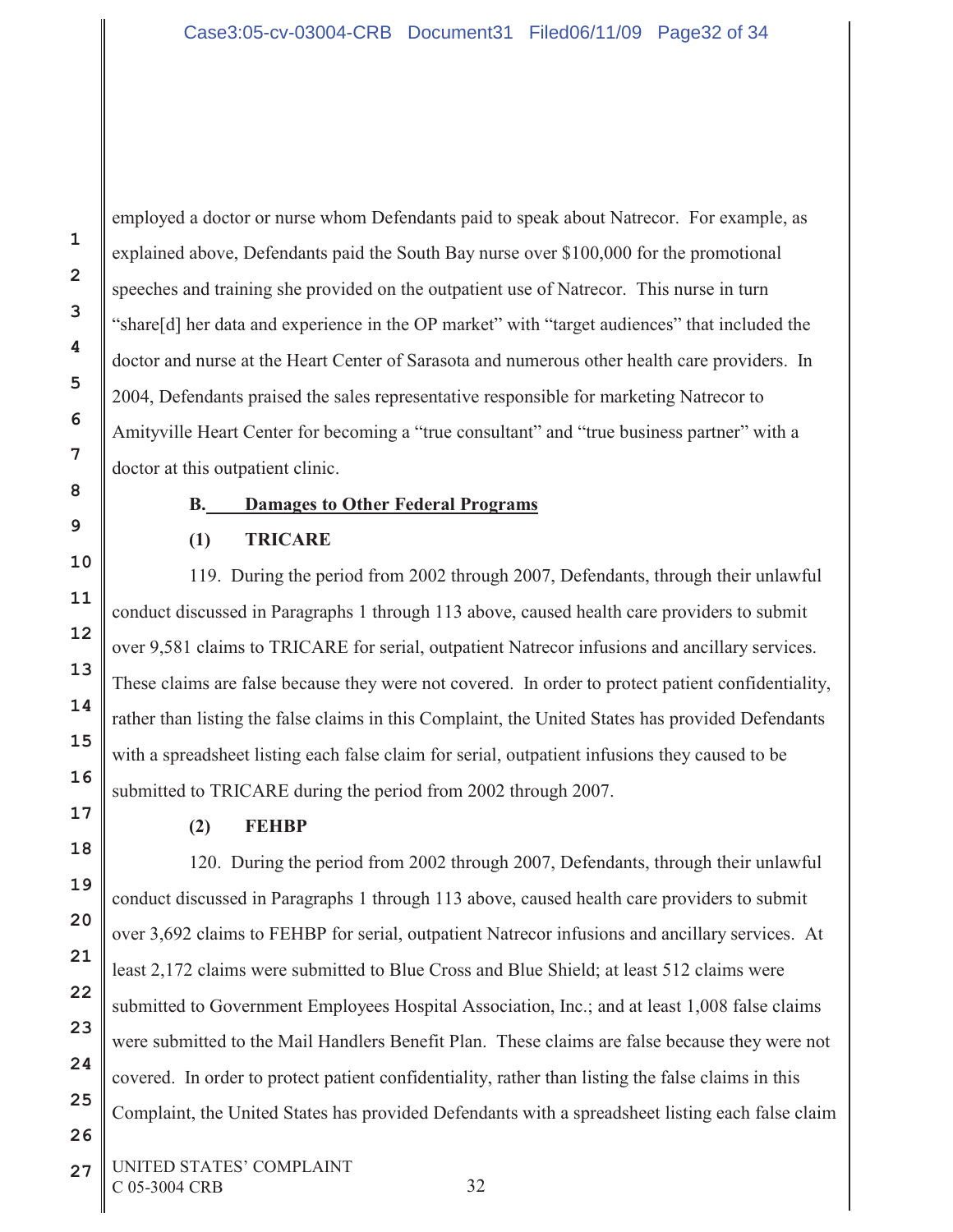for serial, outpatient infusions they caused to be submitted to FEHBP during the period from 2002 through 2007.

#### **FIRST CAUSE OF ACTION**

(False Claims Act: Presentation of False Claims)

(31 U.S.C. § 3729(a)(1) (2008))

121. The United States repeats and realleges the preceding paragraphs as if fully set forth herein.

122. Scios and J&J knowingly caused to be presented false or fraudulent claims for payment or approval to the United States for the scheduled, serial use of Natrecor that were not covered by the federal health care programs.

123. By virtue of the false or fraudulent claims that Scios and J&J caused to be made, the United States suffered damages and therefore is entitled to treble damages under the False Claims Act, to be determined at trial, plus civil penalties of not less than \$5,500 and up to \$11,000 for each violation.

## **SECOND CAUSE OF ACTION**

(Unjust Enrichment)

124. The United States repeats and realleges the preceding paragraphs as if fully set forth herein.

125. As a consequence of the acts set forth above, Scios and J&J were unjustly enriched at the expense of the United States in an amount to be determined which, under the circumstances, in equity and good conscience, should be returned to the United States.

126. The United States claims the recovery of all monies by which Scios and J&J have been unjustly enriched.

**27** UNITED STATES' COMPLAINT C 05-3004 CRB 33

//

//

//